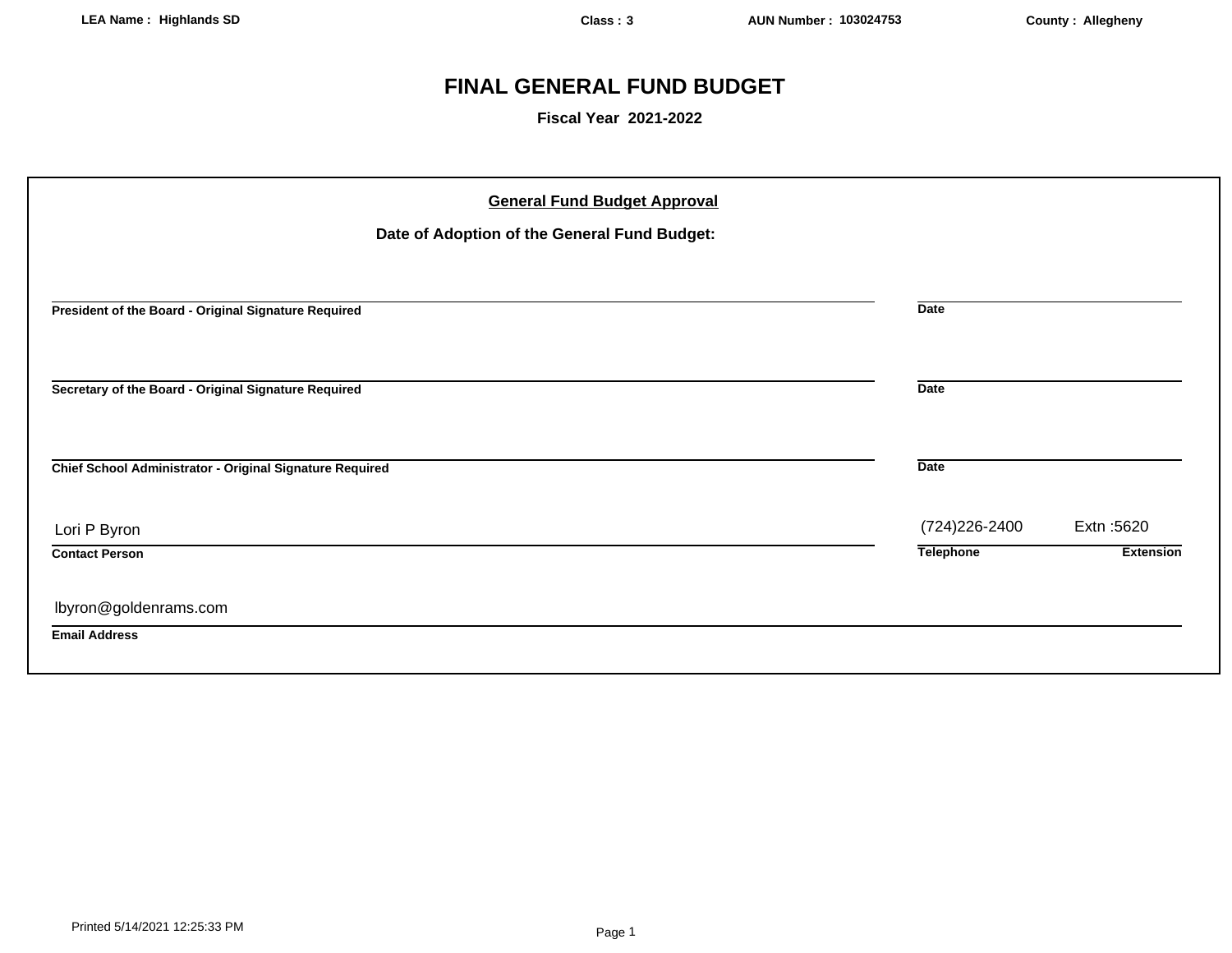## **CERTIFICATION OF ESTIMATED ENDING FUND BALANCE FROM 2021-2022 GENERAL FUND BUDGET**

24 PS 6-688

(10/2010)

| <b>SCHOOL DISTRICT:</b> | COUNTY:   | AUN:      |
|-------------------------|-----------|-----------|
| <b>Highlands SD</b>     | Allegheny | 103024753 |

No school district shall approve an increase in real property taxes unless it has adopted a budget that includes an estimated, ending unreserved undesignated fund balance (unassigned) less than the specified percentage of its total budgeted expenditures:

| <b>Total Budgeted Expenditures</b>    | <b>Fund Balance % Limit</b><br>(less than) |
|---------------------------------------|--------------------------------------------|
| Less Than or Equal to \$11,999,999    | 12.0%                                      |
| Between \$12,000,000 and \$12,999,999 | 11.5%                                      |
| Between \$13,000,000 and \$13,999,999 | 11.0%                                      |
| Between \$14,000,000 and \$14,999,999 | 10.5%                                      |
| Between \$15,000,000 and \$15,999,999 | 10.0%                                      |
| Between \$16,000,000 and \$16,999,999 | 9.5%                                       |
| Between \$17,000,000 and \$17,999,999 | $9.0\%$                                    |
| Between \$18,000,000 and \$18,999,999 | 8.5%                                       |
| Greater Than or Equal to \$19,000,000 | 8.0%                                       |

Did you raise property taxes in SY 2021-2022 (compared to 2020-2021 )? Yes

No  $\frac{\mathbf{x}}{}$ 

If yes, see information below, taken from the 2021-2022 General Fund Budget.

| <b>Total Budgeted Expenditures</b>                                                   |     | \$50652235              |
|--------------------------------------------------------------------------------------|-----|-------------------------|
| Ending Unassigned Fund Balance                                                       |     | \$4052205               |
| Ending Unassigned Fund Balance as a percentage<br>(%) of Total Budgeted Expenditures |     | 8.00%                   |
| The Estimated Ending Unassigned Fund Balance is within the allowable limits.         | Yes | $\overline{\mathbf{x}}$ |
|                                                                                      | No  |                         |
| I havehu sautifu that the shaus information is securete and semplate.                |     |                         |

### **I hereby certify that the above information is accurate and complete.**

| SIGNATURE OF SUPERINTENDENT | <b>DATE</b> |
|-----------------------------|-------------|
|                             |             |
|                             |             |

DUE DATE: AUGUST 15, 2021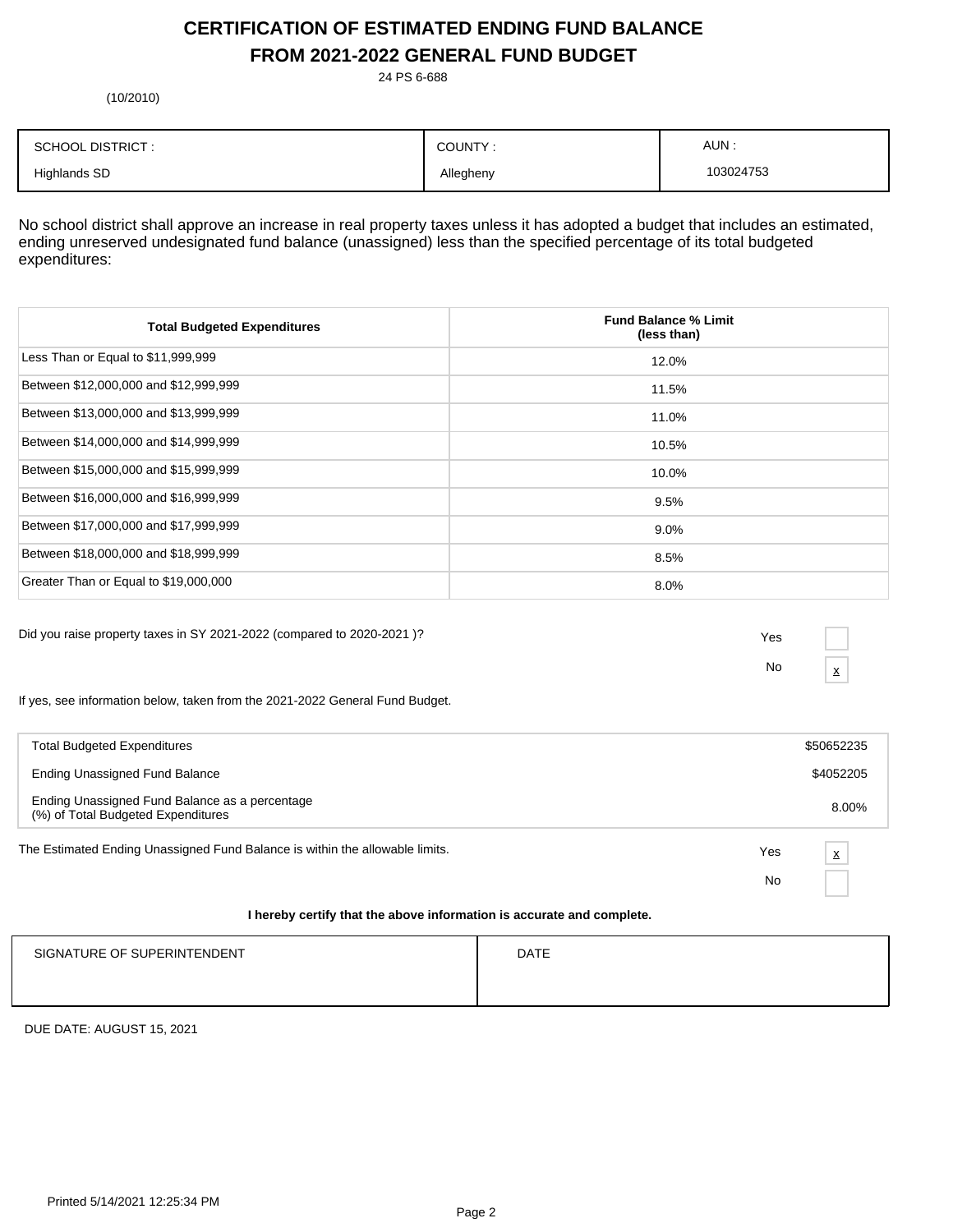# **CERTIFICATION OF USE OF PDE-2028**

## **FOR PUBLIC INSPECTION OF 2021-2022 PROPOSED BUDGET**

24 PS 6-687(a)(1)

(03/2006)

| <b>School District Name:</b> | County :  | <b>AUN Number</b> |
|------------------------------|-----------|-------------------|
| <b>Highlands SD</b>          | Allegheny | 103024753         |

Section 687(a)(1) of the School Code requires the president of the board of school directors of each school district to certify to the Department of Education that the proposed budget was prepared, presented and will be made available for public inspection using the uniform form prepared and furnished by the Department of Education.

**I hereby certify that the above information is accurate and complete.**

| <b>SIGNATURE OF SCHOOL BOARD</b><br><b>PRESIDENT</b> | <b>DATE</b> |
|------------------------------------------------------|-------------|
|                                                      |             |

**DUE DATE: IMMEDIATELY FOLLOWING ADOPTION OF PROPOSED FINAL GENERAL FUND BUDGET**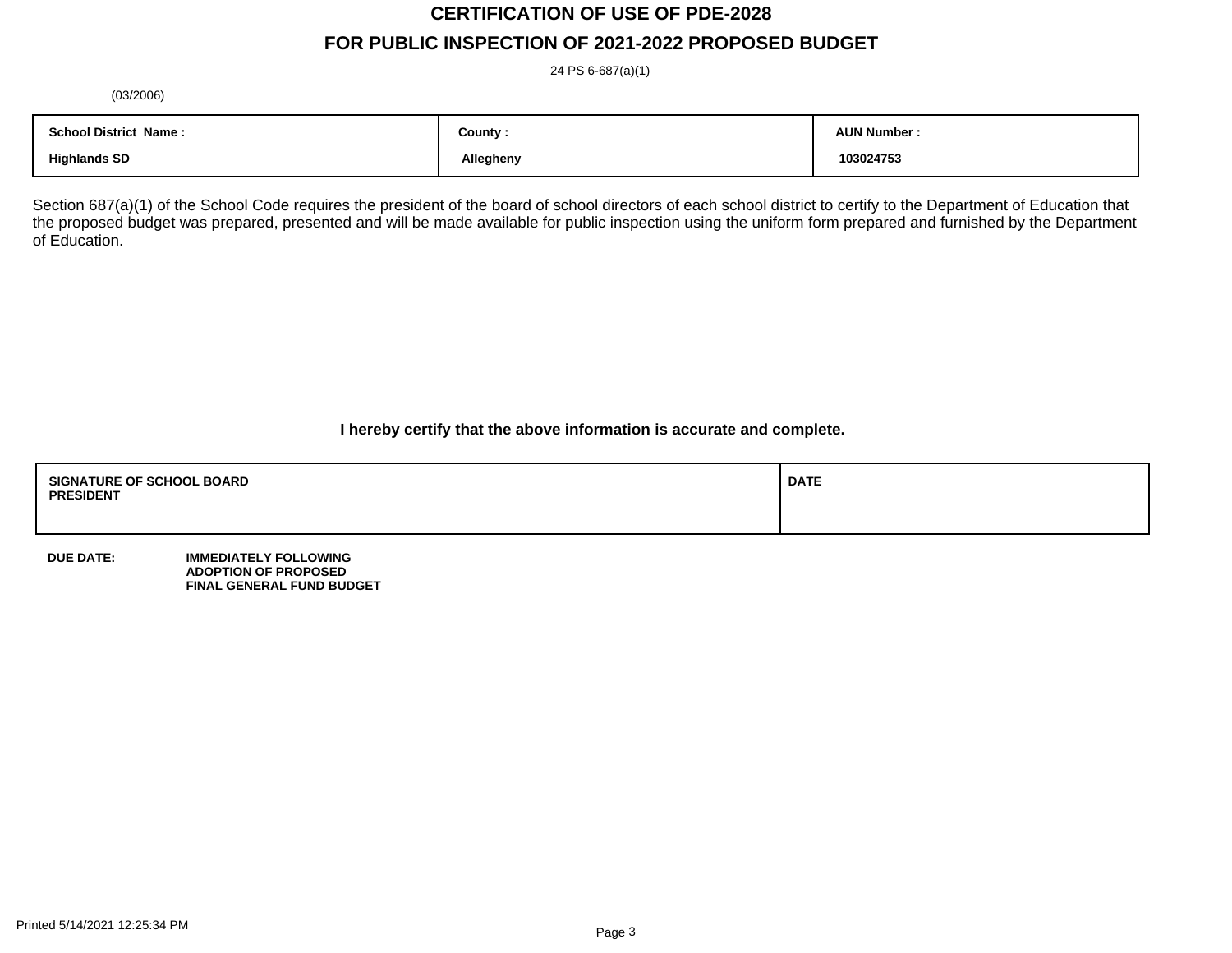### **2021-2022 Final General Fund Budget Validations**

### **LEA : 103024753 Highlands SD**

Printed 5/14/2021 12:25:37 PM

| Val Number | <b>Description</b>                                                                                                                                             | Justification                                                      |
|------------|----------------------------------------------------------------------------------------------------------------------------------------------------------------|--------------------------------------------------------------------|
| 1010       | Budget Approval Date is required before submission on Contact Screen and<br>cannot be a future date.                                                           |                                                                    |
| 8060       | Ending Fund Balance Entry and Budgetary Reserve: If 5900 Budgetary Reserve<br>is not equal to 0, a justification must be entered below.                        | Funds for unexpected or emergency<br>expenditures                  |
| 8080       | Ending Fund Balance Entry and Budgetary Reserve: If 0850 Estimated Ending<br>Unassigned Fund Balance is not equal to 0, a justification must be entered below. | Funds available for future unexpected or<br>emergency expenditures |
| 8150       | Ending Fund Balance Entry and Budgetary Reserve: If 0830 Committed Fund<br>Balance is not equal to 0, a justification must be entered below.                   | Funds for future budgetary deficits as needed                      |
| 8160       | Ending Fund Balance Entry and Budgetary Reserve: If 0840 Assigned Fund<br>Balance is not equal to 0, a justification must be entered below.                    | Funds for future capital projects and increases<br>in PSERS        |

**Page - 1 of 1**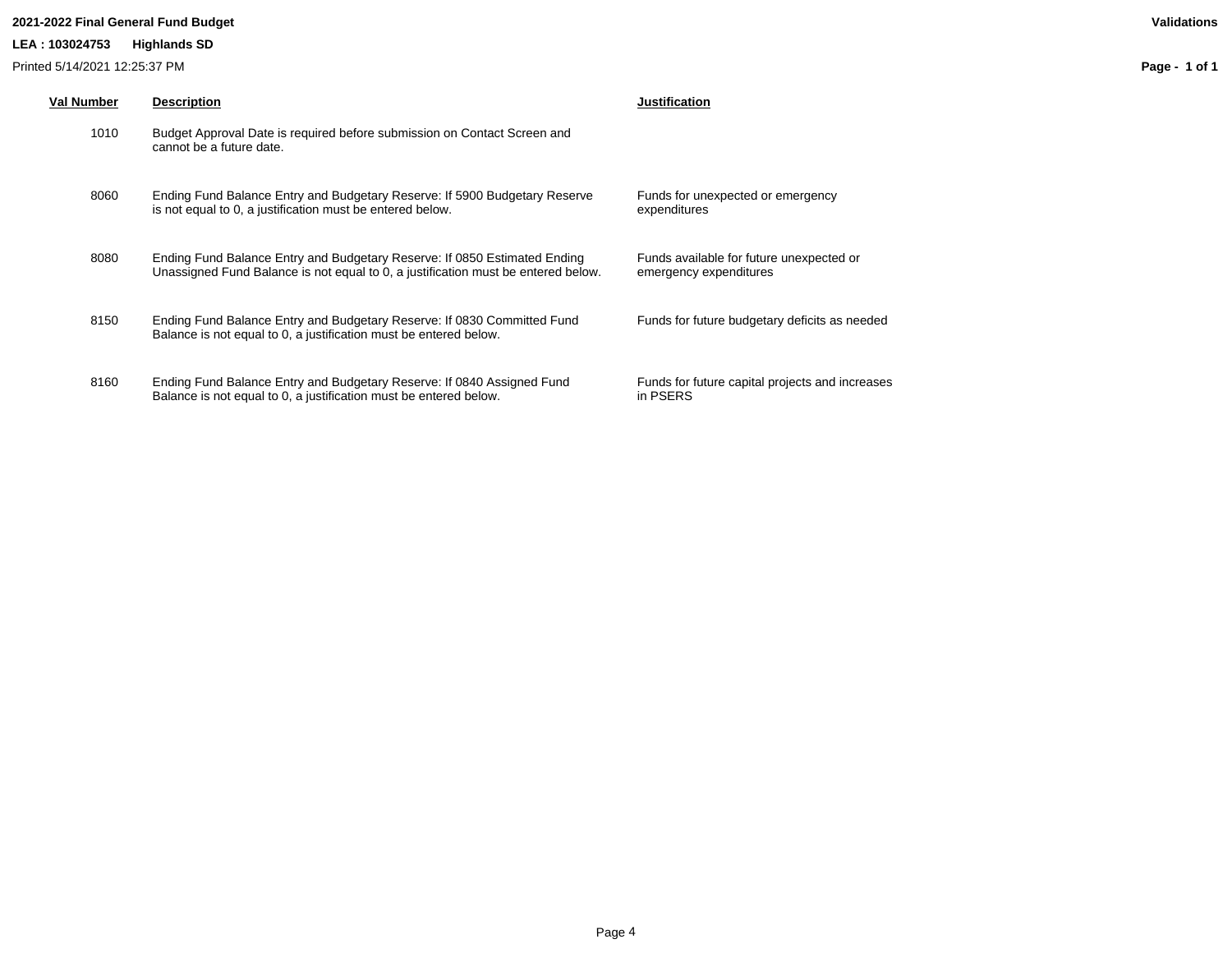**Page - 1 of 1**

| <b>ITEM</b>                                                                                                                                           | <b>AMOUNTS</b> |              |
|-------------------------------------------------------------------------------------------------------------------------------------------------------|----------------|--------------|
| Estimated Beginning Unreserved Fund Balance Available for Appropriation and Reserves Scheduled For Liquidation<br><b>During The Fiscal Year</b>       |                |              |
| 0810 Nonspendable Fund Balance                                                                                                                        |                |              |
| 0820 Restricted Fund Balance                                                                                                                          |                |              |
| 0830 Committed Fund Balance                                                                                                                           | 3,581,818      |              |
| 0840 Assigned Fund Balance                                                                                                                            | 7,475,065      |              |
| 0850 Unassigned Fund Balance                                                                                                                          | 3,878,153      |              |
| Total Estimated Beginning Unreserved Fund Balance Available for Appropriation and Reserves Scheduled For Liquidation<br><b>During The Fiscal Year</b> |                | \$14,935,036 |
| <b>Estimated Revenues And Other Financing Sources</b>                                                                                                 |                |              |
| 6000 Revenue from Local Sources                                                                                                                       | 20,270,501     |              |
| 7000 Revenue from State Sources                                                                                                                       | 22,603,297     |              |
| 8000 Revenue from Federal Sources                                                                                                                     | 4,196,406      |              |
| 9000 Other Financing Sources                                                                                                                          |                |              |
| <b>Total Estimated Revenues And Other Financing Sources</b>                                                                                           |                | \$47,070,204 |
| Total Estimated Fund Balance, Revenues, and Other Financing Sources Available for Appropriation                                                       |                | \$62,005,240 |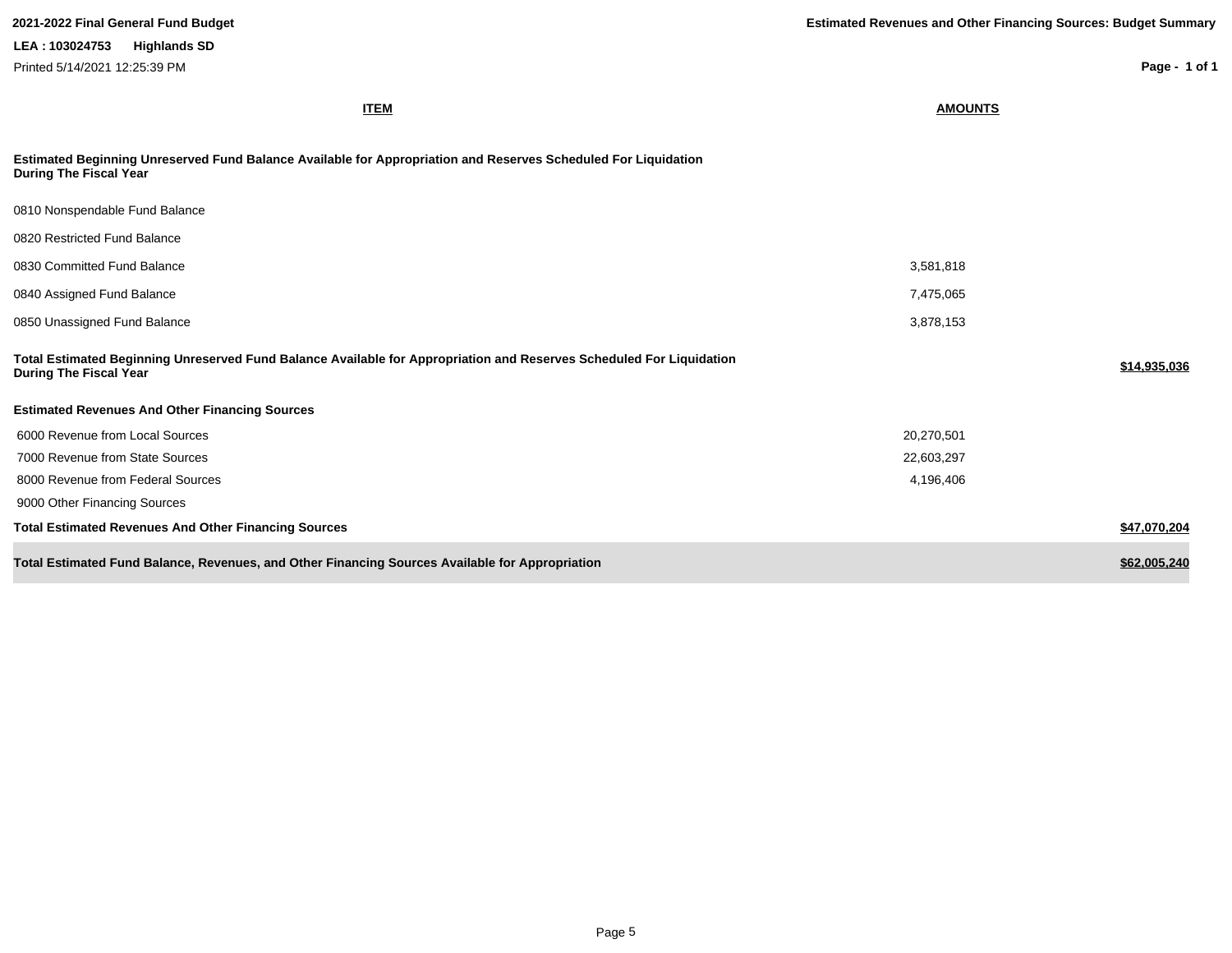**REVENUE FROM LOCAL SOURCES**

Printed 5/14/2021 12:25:41 PM

**Page - 1 of 2**

| \molin |
|--------|
|--------|

| 6114 Payments in Lieu of Current Taxes - State / Local       | 25,000       |
|--------------------------------------------------------------|--------------|
| 6120 Current Per Capita Taxes, Section 679                   | 45,000       |
| 6140 Current Act 511 Taxes - Flat Rate Assessments           | 72,000       |
| 6150 Current Act 511 Taxes - Proportional Assessments        | 1,980,000    |
| 6400 Delinguencies on Taxes Levied / Assessed by the LEA     | 1,400,000    |
| 6500 Earnings on Investments                                 | 5,000        |
| 6700 Revenues from LEA Activities                            | 7,500        |
| 6800 Revenues from Intermediary Sources / Pass-Through Funds | 599,800      |
| 6910 Rentals                                                 | 5,000        |
| 6990 Refunds and Other Miscellaneous Revenue                 | 125,000      |
| <b>REVENUE FROM LOCAL SOURCES</b>                            | \$20,270,501 |
| <b>REVENUE FROM STATE SOURCES</b>                            |              |
| 7111 Basic Education Funding-Formula                         | 12,046,834   |
| 7112 Basic Education Funding-Social Security                 | 950,000      |
| 7160 Tuition for Orphans Subsidy                             | 50,000       |

| THE BASIC EQUCATION FUNDING SOCIAL SECUTITY                    | ອວບ.ບບບ      |
|----------------------------------------------------------------|--------------|
| 7160 Tuition for Orphans Subsidy                               | 50,000       |
| 7271 Special Education funds for School-Aged Pupils            | 1,946,369    |
| 7292 Pre-K Counts                                              | 297,500      |
| 7311 Pupil Transportation Subsidy                              | 1,200,000    |
| 7312 Nonpublic and Charter School Pupil Transportation Subsidy | 55,000       |
| 7330 Health Services (Medical, Dental, Nurse, Act 25)          | 50,000       |
| 7340 State Property Tax Reduction Allocation                   | 1,296,837    |
| 7505 Ready to Learn Block Grant                                | 460,757      |
| 7820 State Share of Retirement Contributions                   | 4,250,000    |
| <b>REVENUE FROM STATE SOURCES</b>                              | \$22,603,297 |
| <b>REVENUE FROM FEDERAL SOURCES</b>                            |              |
|                                                                |              |

6111 Current Real Estate Taxes 15,986,201 6113 Public Utility Realty Taxes 20,000

| 8514 NCLB, Title I - Improving the Academic Achievement of the<br>Disadvantaged           | 834.605   |
|-------------------------------------------------------------------------------------------|-----------|
| 8515 NCLB, Title II - Preparing, Training and Recruiting High Quality                     | 113.453   |
| <b>Teachers and Principals</b><br>8517 NCLB, Title IV - 21St Century Schools              | 63.046    |
| 8743 ESSER II - Elementary and Secondary School Emergency Relief Fund                     | 3.032.802 |
| 8810 School-Based Access Medicaid Reimbursement Program (SBAP)<br>Reimbursements (Access) | 150.000   |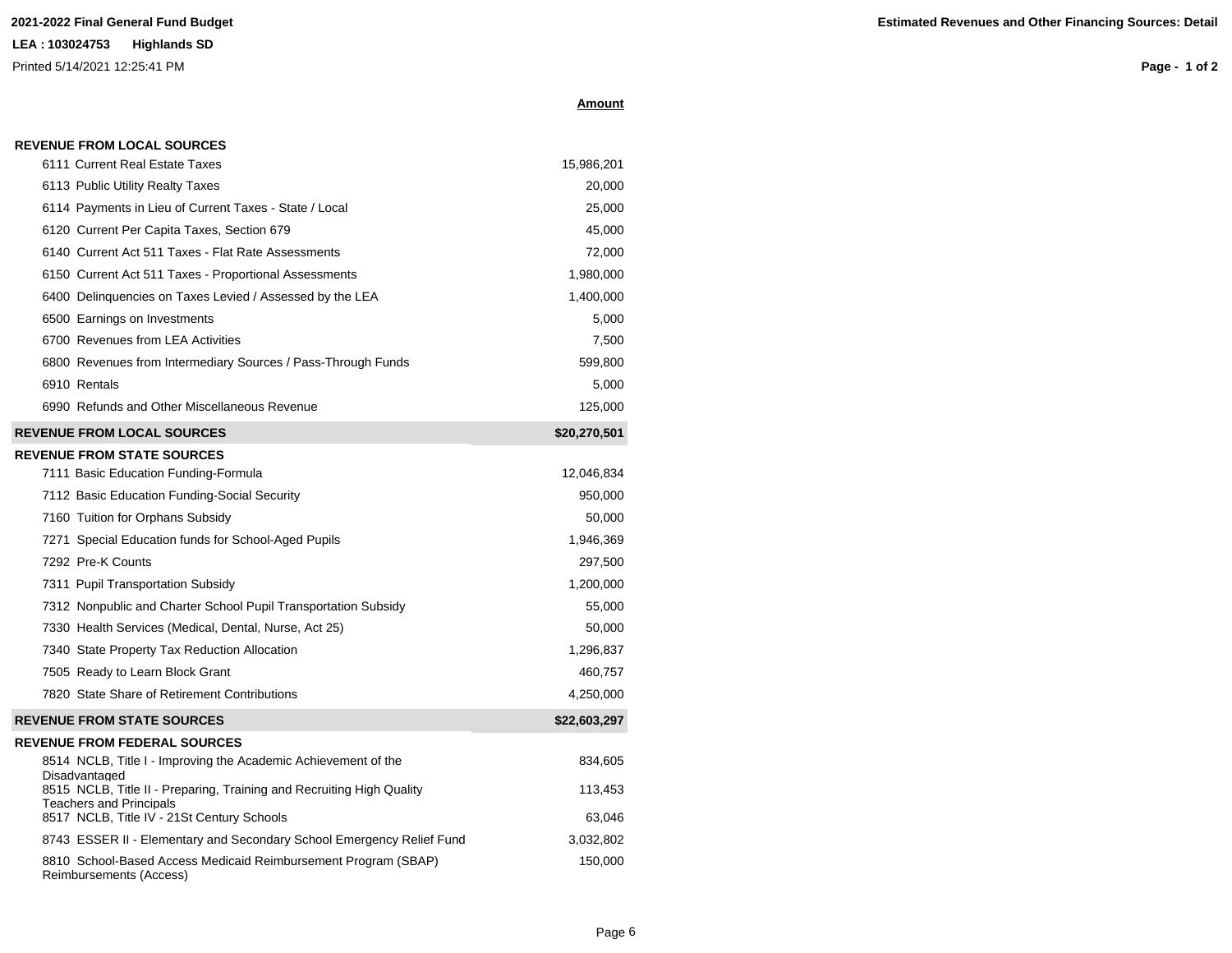Printed 5/14/2021 12:25:41 PM

**Page - 2 of 2**

| <b>REVENUE FROM FEDERAL SOURCES</b><br>8820 Medical Assistance Reimbursement for Administrative Claiming<br>(Quarterly) Program | 2.500       |
|---------------------------------------------------------------------------------------------------------------------------------|-------------|
| <b>REVENUE FROM FEDERAL SOURCES</b>                                                                                             | \$4,196,406 |
| <b>TOTAL ESTIMATED REVENUES AND OTHER SOURCES</b>                                                                               | 47,070,204  |

**Amount**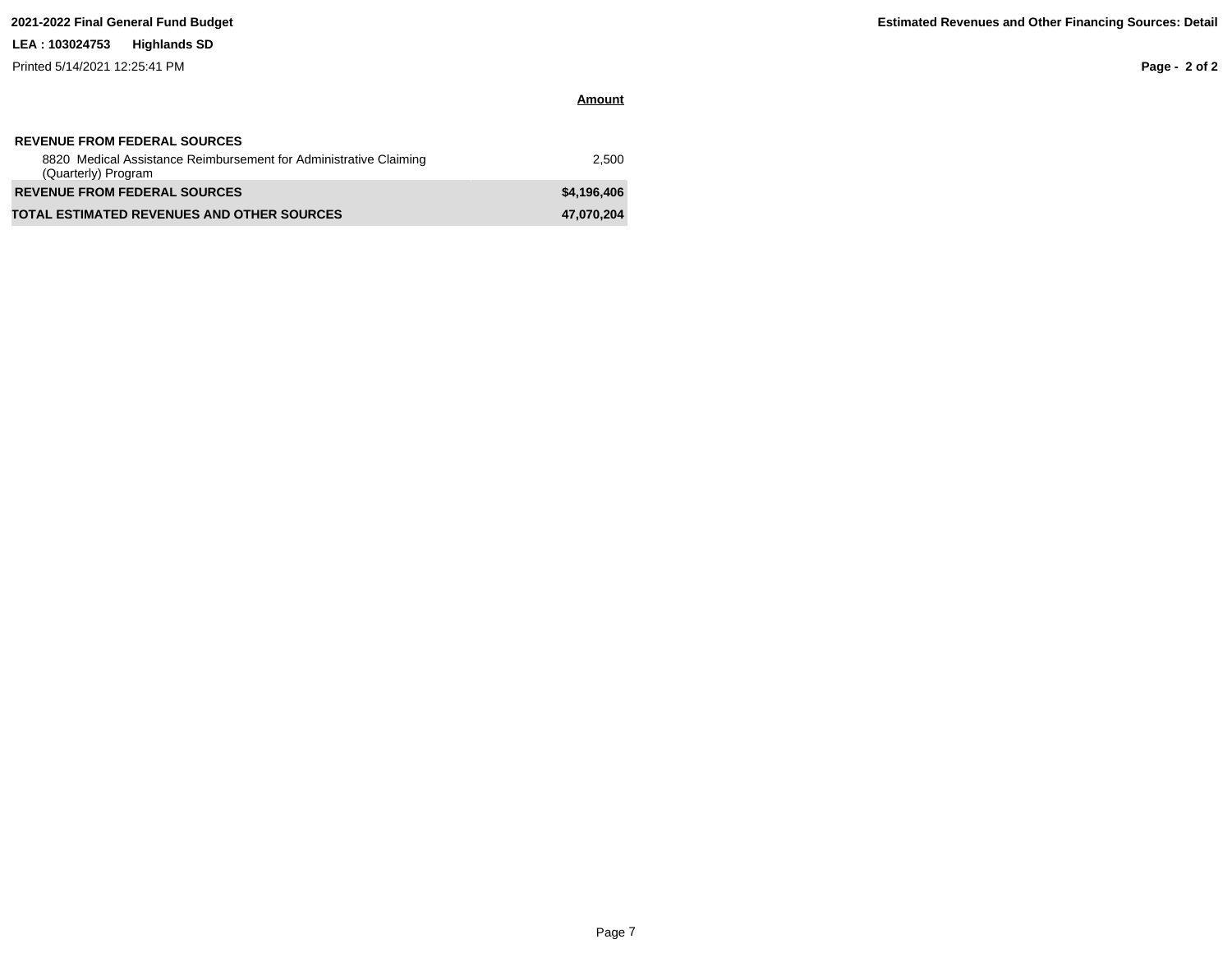**AUN: 103024753 Highlands SD** Printed 5/14/2021 12:25:44 PM

**Page - 1 of 3**

|    | Act 1 Index (current): 4.3%                           |                    |               |
|----|-------------------------------------------------------|--------------------|---------------|
|    | <b>Calculation Method:</b>                            | Rate               |               |
|    | Approx. Tax Revenue from RE Taxes:                    | \$15,986,201       |               |
|    | <b>Amount of Tax Relief for Homestead Exclusions</b>  | <u>\$1,296,837</u> |               |
|    | <b>Total Approx. Tax Revenue:</b>                     | \$17,283,038       |               |
|    | Approx. Tax Levy for Tax Rate Calculation:            | \$19,462,975       |               |
|    |                                                       | Allegheny          | Total         |
|    | 2020-21 Data                                          |                    |               |
|    | a. Assessed Value                                     | \$780,462,406      | \$780,462,406 |
|    | b. Real Estate Mills                                  | 24.8800            |               |
| L. | 2021-22 Data                                          |                    |               |
|    | c. 2019 STEB Market Value                             | \$734,344,387      | \$734,344,387 |
|    | d. Assessed Value                                     | \$782,273,885      | \$782,273,885 |
|    | e. Assessed Value of New Constr/ Renov                | \$0                | \$0           |
|    | 2020-21 Calculations                                  |                    |               |
|    | f. 2020-21 Tax Levy                                   | \$19,417,905       | \$19,417,905  |
|    | $(a * b)$                                             |                    |               |
|    | 2021-22 Calculations                                  |                    |               |
| Ш. | g. Percent of Total Market Value                      | 100.00000%         | 100.00000%    |
|    | h. Rebalanced 2020-21 Tax Levy                        | \$19,417,905       | \$19,417,905  |
|    | (f Total $*$ g)                                       |                    |               |
|    | i. Base Mills Subject to Index                        | 24.8800            |               |
|    | $(h / a * 1000)$ if no reassessment                   |                    |               |
|    | $(h / (d-e) * 1000)$ if reassessment                  |                    |               |
|    | <b>Calculation of Tax Rates and Levies Generated</b>  |                    |               |
|    | j. Weighted Avg. Collection Percentage                | 88.00000%          | 88.00000%     |
|    | k. Tax Levy Needed                                    | \$19,462,975       | \$19,462,975  |
|    | (Approx. Tax Levy * g)                                |                    |               |
|    | I. 2021-22 Real Estate Tax Rate                       | 24.8800            |               |
| Ш. | (k/d * 1000)                                          |                    |               |
|    | m. Tax Levy Generated by Mills                        | \$19,462,974       | \$19,462,974  |
|    | $(1/1000 * d)$                                        |                    |               |
|    | n. Tax Levy minus Tax Relief for Homestead Exclusions |                    | \$18,166,137  |
|    | (m - Amount of Tax Relief for Homestead Exclusions)   |                    |               |
|    | o. Net Tax Revenue Generated By Mills                 |                    | \$15,986,201  |
|    | (n * Est. Pct. Collection)                            |                    |               |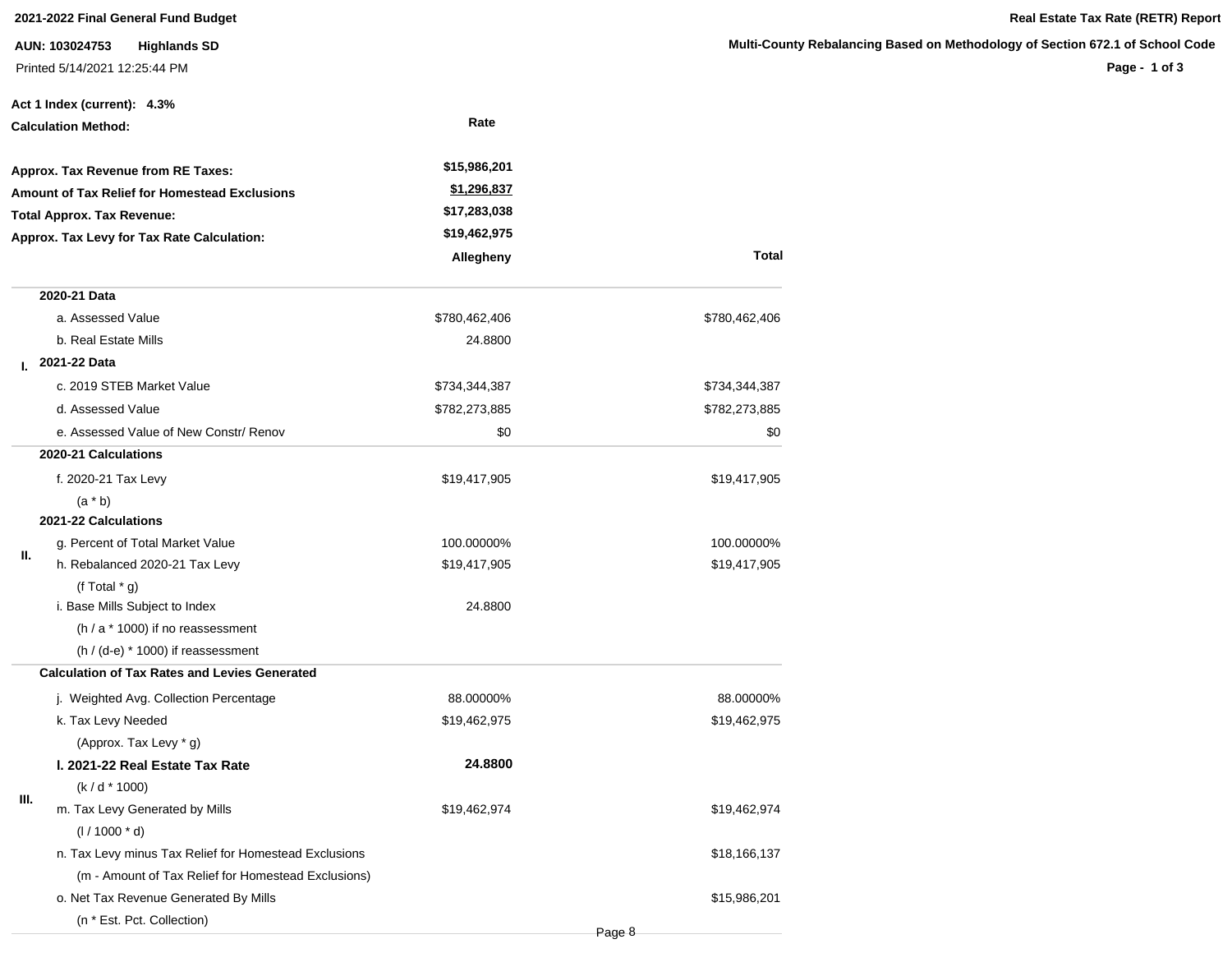|     | 2021-2022 Final General Fund Budget           |              |                     |
|-----|-----------------------------------------------|--------------|---------------------|
|     | AUN: 103024753<br><b>Highlands SD</b>         |              | <b>Multi-County</b> |
|     | Printed 5/14/2021 12:25:44 PM                 |              |                     |
|     | Act 1 Index (current): 4.3%                   |              |                     |
|     | <b>Calculation Method:</b>                    | Rate         |                     |
|     | Approx. Tax Revenue from RE Taxes:            | \$15,986,201 |                     |
|     | Amount of Tax Relief for Homestead Exclusions | \$1,296,837  |                     |
|     | <b>Total Approx. Tax Revenue:</b>             | \$17,283,038 |                     |
|     | Approx. Tax Levy for Tax Rate Calculation:    | \$19,462,975 |                     |
|     |                                               | Allegheny    | <b>Total</b>        |
|     | <b>Index Maximums</b>                         |              |                     |
|     | p. Maximum Mills Based On Index               | 25.9498      |                     |
|     | $(i * (1 + Index))$                           |              |                     |
|     | q. Mills In Excess of Index                   | 0.0000       |                     |
|     | $(if (l > p), (l - p))$                       |              |                     |
|     | r. Maximum Tax Levy Based On Index            | \$20,299,851 | \$20,299,851        |
| IV. | $(p / 1000 * d)$                              |              |                     |
|     | s. Millage Rate within Index?                 | Yes          |                     |
|     | $($ lf $I > p$ Then No)                       |              |                     |
|     | t. Tax Levy In Excess of Index                | \$0          | \$0                 |
|     | $(if (m > r), (m - r))$                       |              |                     |
|     | u. Tax Revenue In Excess of Index             | \$0          | \$0                 |
|     | (t * Est. Pct. Collection)                    |              |                     |

|    | Information Related to Property Tax Relief    |             |          |
|----|-----------------------------------------------|-------------|----------|
|    | Assessed Value Exclusion per Homestead        | \$10.271.00 |          |
| ۷. | Number of Homestead/Farmstead Properties      | 5074        | 5074     |
|    | Median Assessed Value of Homestead Properties |             | \$77.200 |

**Page - 2 of 3**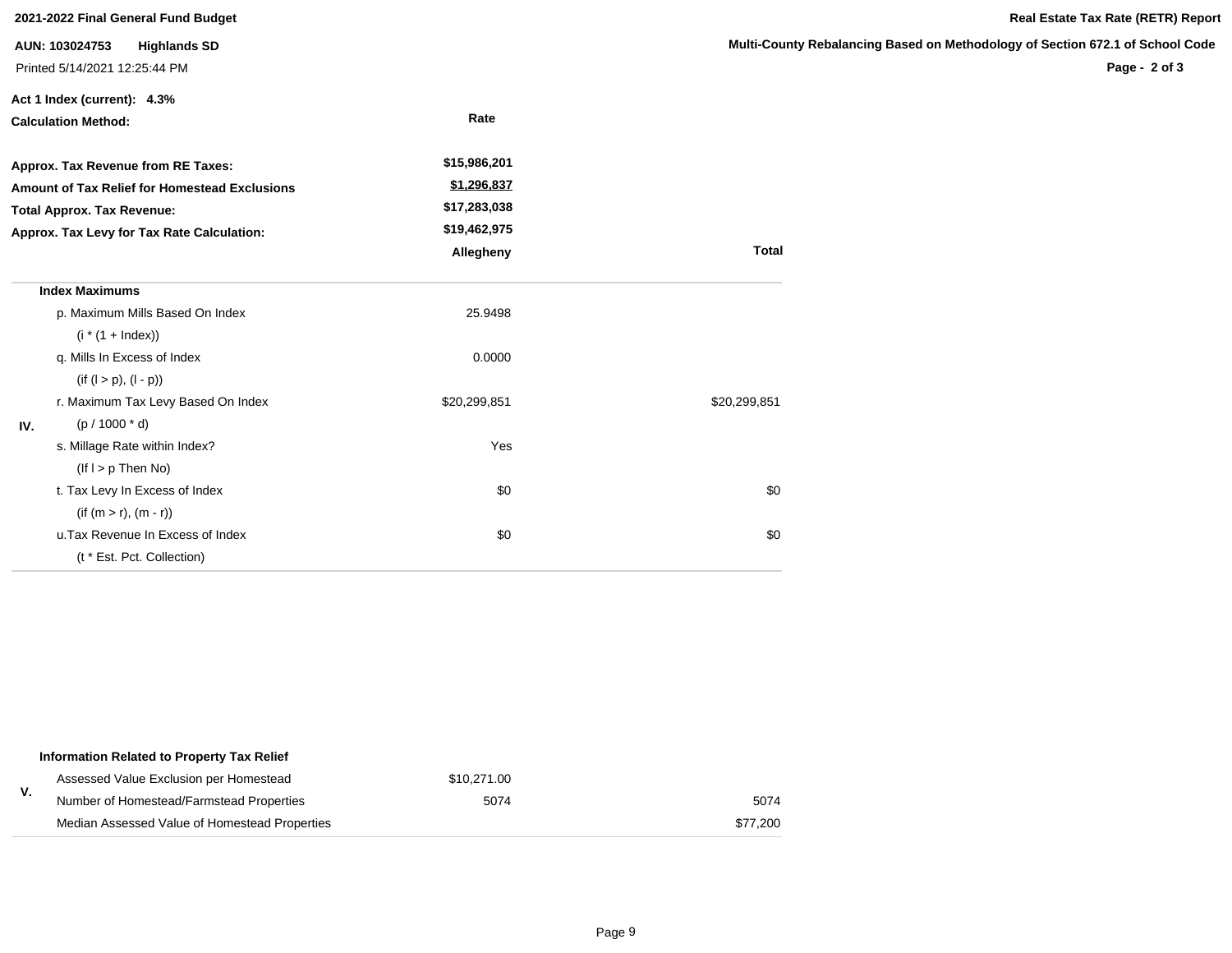| 2021-2022 Final General Fund Budget                                                                                                                                    |                                                                          |                    |                      | <b>Real Estate Tax Rate (RETR) Report</b>                                                      |                    |
|------------------------------------------------------------------------------------------------------------------------------------------------------------------------|--------------------------------------------------------------------------|--------------------|----------------------|------------------------------------------------------------------------------------------------|--------------------|
| <b>Highlands SD</b><br>AUN: 103024753<br>Printed 5/14/2021 12:25:44 PM                                                                                                 |                                                                          |                    |                      | Multi-County Rebalancing Based on Methodology of Section 672.1 of School Code<br>Page - 3 of 3 |                    |
| Act 1 Index (current): 4.3%<br><b>Calculation Method:</b>                                                                                                              | Rate                                                                     |                    |                      |                                                                                                |                    |
| Approx. Tax Revenue from RE Taxes:<br>Amount of Tax Relief for Homestead Exclusions<br><b>Total Approx. Tax Revenue:</b><br>Approx. Tax Levy for Tax Rate Calculation: | \$15,986,201<br>\$1,296,837<br>\$17,283,038<br>\$19,462,975<br>Allegheny |                    | <b>Total</b>         |                                                                                                |                    |
| State Property Tax Reduction Allocation used for: Homestead Exclusions<br>Prior Year State Property Tax Reduction Allocation used for: Homestead Exclusions            |                                                                          | \$1,296,837<br>\$0 | Lowering RE Tax Rate | \$0                                                                                            | \$1,296,837<br>\$0 |
| <b>Amount of Tax Relief from State/Local Sources</b>                                                                                                                   |                                                                          |                    |                      |                                                                                                | \$1,296,837        |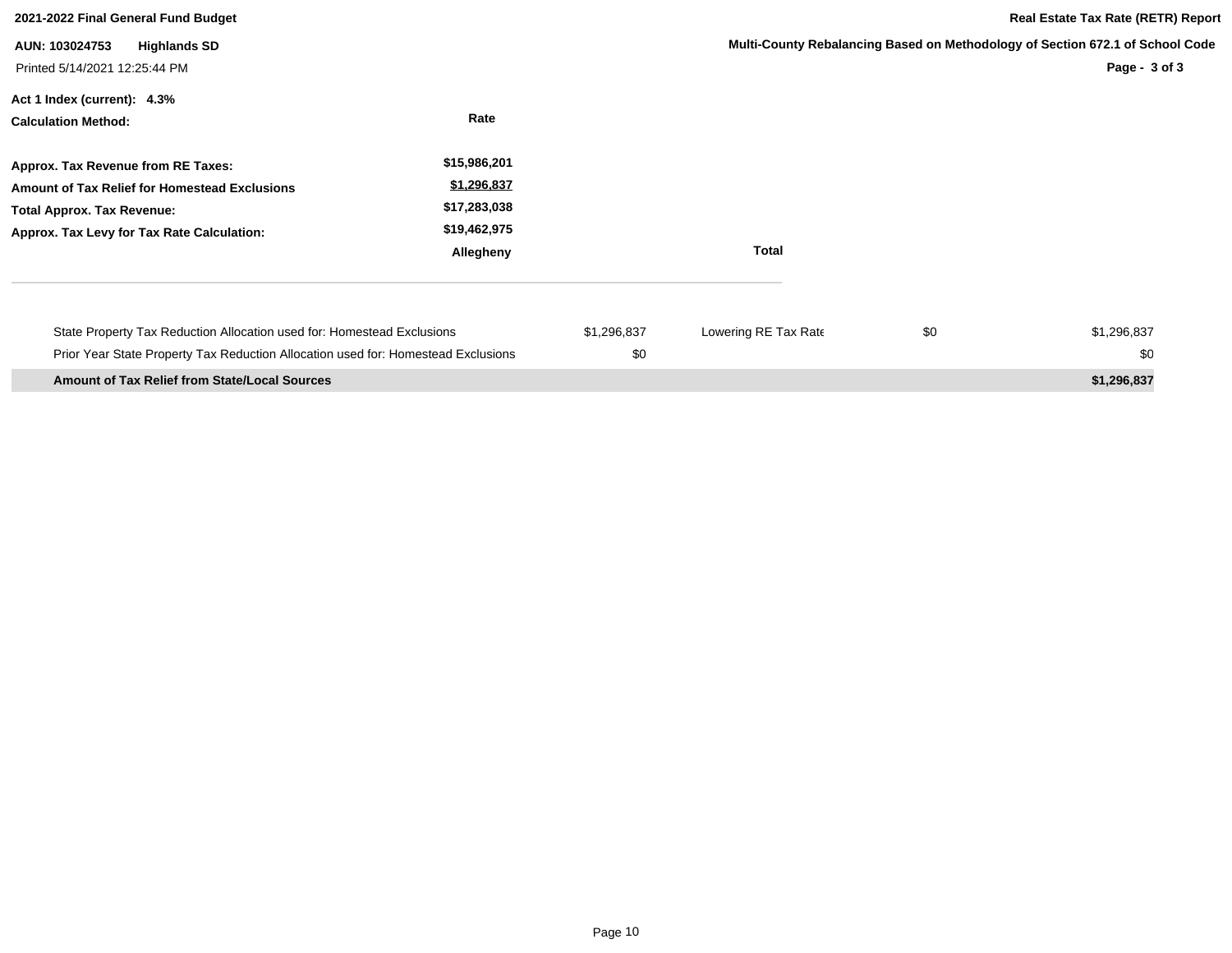Printed 5/14/2021 12:25:47 PM

## **2021-2022 Final General Fund Budget Local Education Agency Tax Data Page - 1 of 1 REAL ESTATE, PER CAPITA (SEC. 679), EIT/PIT (ACT 1), LOCAL ENABLING (ACT 511)**

## **CODE**

| 6111 Current Real Estate Taxes                                |                             | Amount of Tax Relief for                  | Tax Levy Minus Homestead |                          | Net Tax Revenue           |
|---------------------------------------------------------------|-----------------------------|-------------------------------------------|--------------------------|--------------------------|---------------------------|
| County Name Taxable Assessed Value<br>Real Estate Mills       | Tax Levy Generated by Mills | <b>Homestead Exclusions</b>               | <b>Exclusions</b>        | <b>Percent Collected</b> | <b>Generated By Mills</b> |
| Allegheny<br>782,273,885                                      | 24.8800<br>19,462,974       |                                           |                          |                          | 88.00000%                 |
| Totals:<br>782,273,885                                        | 19,462,974 -                |                                           | $1,296,837 =$            | 18,166,137 X             | 88.00000% =<br>15,986,201 |
|                                                               |                             | Rate                                      |                          |                          | <b>Estimated Revenue</b>  |
|                                                               |                             |                                           |                          |                          |                           |
| 6120<br>Current Per Capita Taxes, Section 679                 |                             | \$5.00                                    |                          |                          | 45,000                    |
| 6140<br>Current Act 511 Taxes- Flat Rate Assessments          |                             | Rate                                      | Add'l Rate (if appl.)    | <b>Tax Levy</b>          | <b>Estimated Revenue</b>  |
| Current Act 511 Per Capita Taxes<br>6141                      |                             | \$5.00                                    | \$0.00                   | 45,000                   | 45,000                    |
| 6142<br>Current Act 511 Occupation Taxes- Flat Rate           |                             | \$0.00                                    | \$0.00                   | $\Omega$                 | $\Omega$                  |
| <b>Current Act 511 Local Services Taxes</b><br>6143           |                             | \$5.00                                    | \$0.00                   | 27,000                   | 27,000                    |
| 6144<br><b>Current Act 511 Trailer Taxes</b>                  |                             | \$0.00                                    | \$0.00                   | 0                        | ∩                         |
| 6145<br>Current Act 511 Business Privilege Taxes- Flat Rate   |                             | \$0.00                                    | \$0.00                   | 0                        |                           |
| Current Act 511 Mechanical Device Taxes- Flat Rate<br>6146    |                             | \$0.00                                    | \$0.00                   | $\Omega$                 | $\Omega$                  |
| 6149<br>Current Act 511 Taxes, Other Flat Rate Assessments    |                             | \$0.00                                    | \$0.00                   | $\Omega$                 | $\Omega$                  |
| Total Current Act 511 Taxes - Flat Rate Assessments           |                             |                                           |                          | 72,000                   | 72,000                    |
| 6150<br>Current Act 511 Taxes- Proportional Assessments       |                             | Rate                                      | Add'l Rate (if appl.)    | <b>Tax Levy</b>          | <b>Estimated Revenue</b>  |
| 6151<br>Current Act 511 Earned Income Taxes                   |                             | 0.500%                                    | 0.000%                   | 1,800,000                | 1,800,000                 |
| 6152<br><b>Current Act 511 Occupation Taxes</b>               |                             | 0.000                                     | 0.000                    | 0                        | 0                         |
| Current Act 511 Real Estate Transfer Taxes<br>6153            |                             | 0.500%                                    | 0.000%                   | 180,000                  | 180,000                   |
| 6154<br><b>Current Act 511 Amusement Taxes</b>                |                             | 0.000%                                    | 0.000%                   | $\Omega$                 | $\Omega$                  |
| 6155<br>Current Act 511 Business Privilege Taxes              |                             | 0.000                                     | 0.000                    | 0                        |                           |
| 6156<br>Current Act 511 Mechanical Device Taxes - Percentage  |                             | 0.000%                                    | 0.000%                   | $\Omega$                 |                           |
| <b>Current Act 511 Mercantile Taxes</b><br>6157               |                             | 0.000                                     | 0.000                    | 0                        |                           |
| 6159<br>Current Act 511 Taxes, Other Proportional Assessments |                             | $\pmb{0}$                                 | $\mathbf 0$              | $\Omega$                 | O                         |
| Total Current Act 511 Taxes - Proportional Assessments        |                             |                                           |                          | 1,980,000                | 1,980,000                 |
| <b>Total Act 511, Current Taxes</b>                           |                             |                                           |                          |                          | 2,052,000                 |
|                                                               |                             | <b>Act 511 Tax Limit</b><br>$\rightarrow$ | 734,344,387 X            | 12                       | 8,812,133                 |
|                                                               |                             |                                           | <b>Market Value</b>      | <b>Mills</b>             | (511 Limit)               |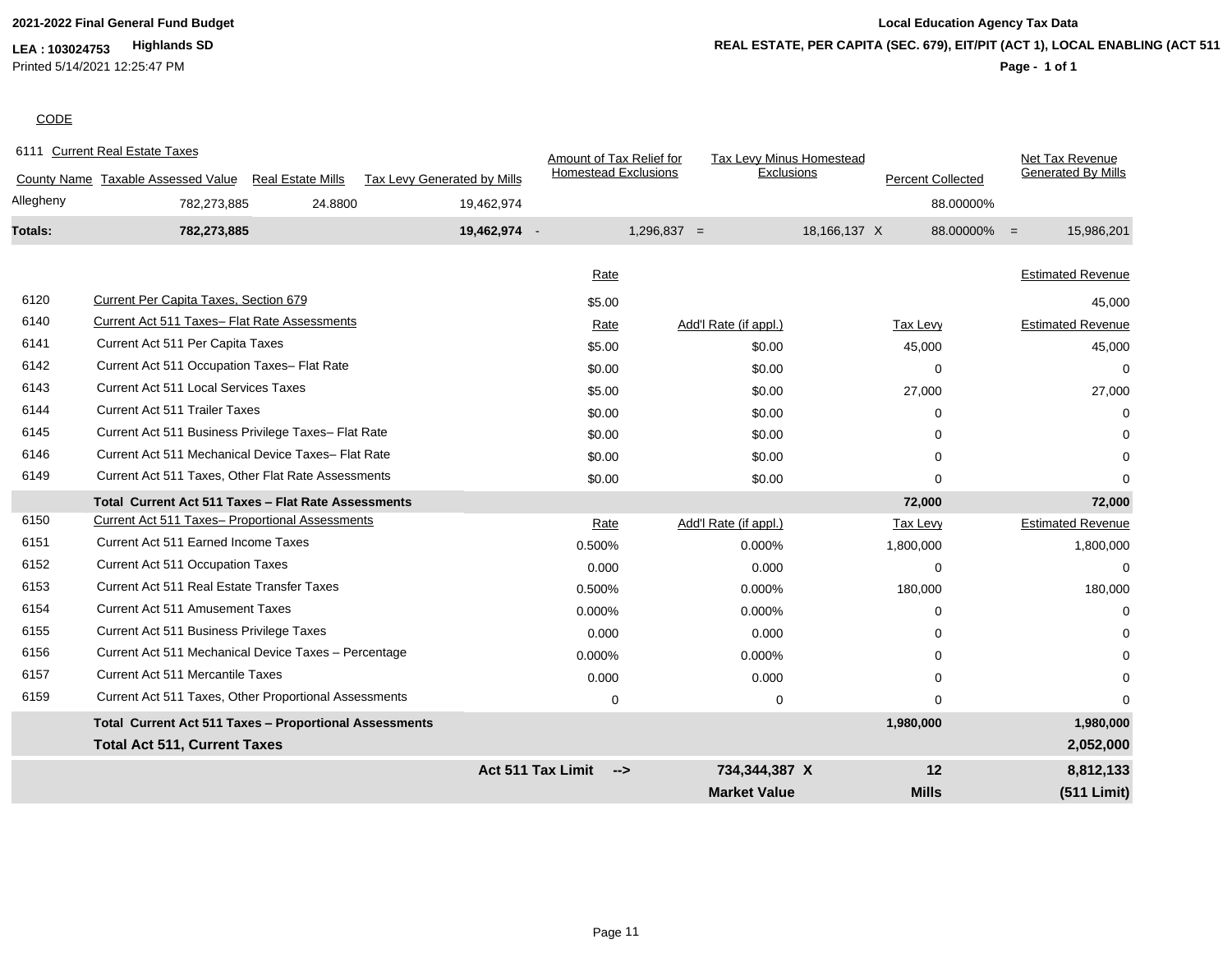Printed 5/14/2021 12:25:49 PM

**Page - 1 of 1**

|                     |                                                        | Tax Rate Charged in:    |         |                              |                                   |       | <b>Additional Tax Rate</b>             |         |                              |                                     |
|---------------------|--------------------------------------------------------|-------------------------|---------|------------------------------|-----------------------------------|-------|----------------------------------------|---------|------------------------------|-------------------------------------|
| Tax<br>Functio<br>n | <b>Description</b>                                     | 2020-21<br>(Rebalanced) | 2021-22 | Percent<br>Change in<br>Rate | Less than<br>or equal to<br>Index | Index | Charged in:<br>2020-21<br>(Rebalanced) | 2021-22 | Percent<br>Change in<br>Rate | Less than I<br>or equal to<br>Index |
| 6111                | <b>Current Real Estate Taxes</b>                       |                         |         |                              |                                   |       |                                        |         |                              |                                     |
|                     | Allegheny                                              | 24.8800                 | 24.8800 | $0.00\%$                     | <b>Yes</b>                        | 4.3%  |                                        |         |                              |                                     |
| 6120                | Current Per Capita Taxes, Section 679                  | \$5.00                  | \$5.00  | $0.00\%$                     | <b>Yes</b>                        | 4.3%  |                                        |         |                              |                                     |
|                     | Current Act 511 Taxes- Flat Rate Assessments           |                         |         |                              |                                   |       |                                        |         |                              |                                     |
| 6141                | Current Act 511 Per Capita Taxes                       | \$5.00                  | \$5.00  | $0.00\%$                     | Yes                               | 4.3%  |                                        |         |                              |                                     |
| 6143                | Current Act 511 Local Services Taxes                   | \$5.00                  | \$5.00  | $0.00\%$                     | <b>Yes</b>                        | 4.3%  |                                        |         |                              |                                     |
|                     | <b>Current Act 511 Taxes- Proportional Assessments</b> |                         |         |                              |                                   |       |                                        |         |                              |                                     |
| 6151                | Current Act 511 Earned Income Taxes                    | 0.500%                  | 0.500%  | $0.00\%$                     | <b>Yes</b>                        | 4.3%  |                                        |         |                              |                                     |
| 6153                | Current Act 511 Real Estate Transfer Taxes             | 0.500%                  | 0.500%  | $0.00\%$                     | <b>Yes</b>                        | 4.3%  |                                        |         |                              |                                     |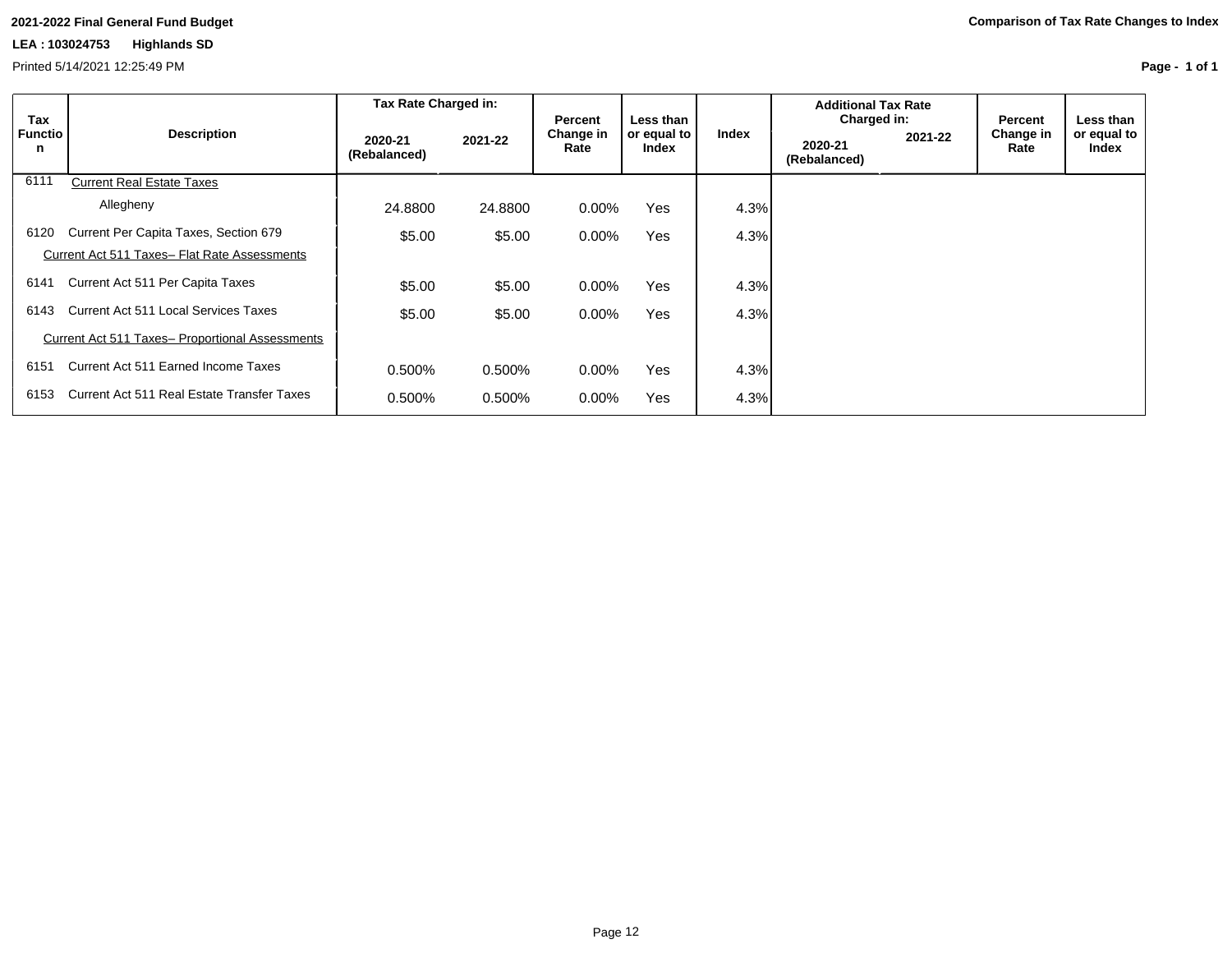### Printed 5/14/2021 12:25:51 PM

| Printed 5/14/2021 12:25:51 PM                                              | Page - 1 of 1 |
|----------------------------------------------------------------------------|---------------|
| <b>Description</b>                                                         | <b>Amount</b> |
| 1000 Instruction                                                           |               |
| 1100 Regular Programs - Elementary / Secondary                             | 21,348,167    |
| 1200 Special Programs - Elementary / Secondary                             | 9,071,285     |
| 1300 Vocational Education                                                  | 671,996       |
| 1400 Other Instructional Programs - Elementary / Secondary                 | 112,444       |
| 1500 Nonpublic School Programs                                             | 51,649        |
| 1800 Pre-Kindergarten                                                      | 363,064       |
| <b>Total Instruction</b>                                                   | \$31,618,605  |
| 2000 Support Services                                                      |               |
| 2100 Support Services - Students                                           | 1,577,700     |
| 2200 Support Services - Instructional Staff                                | 671,119       |
| 2300 Support Services - Administration                                     | 2,728,699     |
| 2400 Support Services - Pupil Health                                       | 521,687       |
| 2500 Support Services - Business                                           | 762,123       |
| 2600 Operation and Maintenance of Plant Services                           | 4,447,369     |
| 2700 Student Transportation Services                                       | 2,894,610     |
| 2800 Support Services - Central                                            | 1,307,609     |
| 2900 Other Support Services                                                | 23,000        |
| <b>Total Support Services</b>                                              | \$14,933,916  |
| 3000 Operation of Non-Instructional Services                               |               |
| 3200 Student Activities                                                    | 759,312       |
| 3300 Community Services                                                    | 52,075        |
| <b>Total Operation of Non-Instructional Services</b>                       | \$811,387     |
| 4000 Facilities Acquisition, Construction and Improvement Services         |               |
| 4000 Facilities Acquisition, Construction and Improvement Services         | 18,000        |
| <b>Total Facilities Acquisition, Construction and Improvement Services</b> | \$18,000      |
|                                                                            |               |

### **5000 Other Expenditures and Financing Uses**

| 5100 Debt Service / Other Expenditures and Financing Uses    | 3,011,219    |
|--------------------------------------------------------------|--------------|
| 5200 Interfund Transfers - Out                               | 152,375      |
| 5900 Budgetary Reserve                                       | 106,733      |
| <b>Total Other Expenditures and Financing Uses</b>           | \$3,270,327  |
| <b>Total Estimated Expenditures and Other Financing Uses</b> | \$50,652,235 |
|                                                              |              |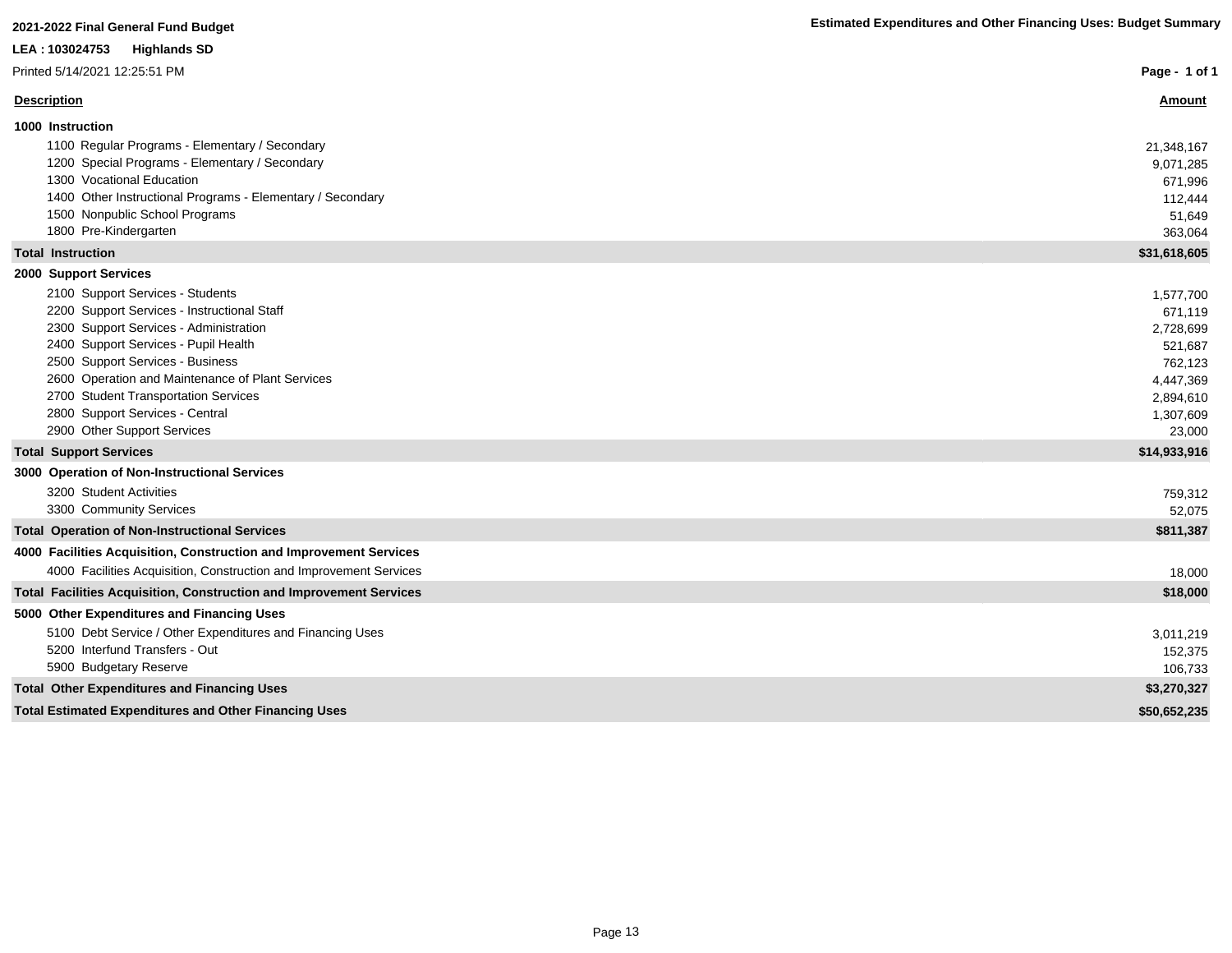|  | <b>Estimated Expenditures and Other Financing Uses: Detail</b> |
|--|----------------------------------------------------------------|
|--|----------------------------------------------------------------|

| 2021-2022 Final General Fund Budget                             | <b>Estimated Expenditures and Other Financing Uses: Detail</b> |
|-----------------------------------------------------------------|----------------------------------------------------------------|
| LEA: 103024753<br><b>Highlands SD</b>                           |                                                                |
| Printed 5/14/2021 12:25:53 PM                                   | Page - 1 of 4                                                  |
| <b>Description</b>                                              | <u>Amount</u>                                                  |
| 1000 Instruction                                                |                                                                |
| 1100 Regular Programs - Elementary / Secondary                  |                                                                |
| 100 Personnel Services - Salaries                               | 11,249,372                                                     |
| 200 Personnel Services - Employee Benefits                      | 7,066,256                                                      |
| 300 Purchased Professional and Technical Services               | 462,227                                                        |
| 400 Purchased Property Services                                 | 23,748                                                         |
| 500 Other Purchased Services                                    | 1,575,408                                                      |
| 600 Supplies                                                    | 953,977                                                        |
| 700 Property                                                    | 14,415                                                         |
| 800 Other Objects                                               | 2,764                                                          |
| <b>Total Regular Programs - Elementary / Secondary</b>          | \$21,348,167                                                   |
| 1200 Special Programs - Elementary / Secondary                  |                                                                |
| 100 Personnel Services - Salaries                               | 2,865,879                                                      |
| 200 Personnel Services - Employee Benefits                      | 1,783,184                                                      |
| 300 Purchased Professional and Technical Services               | 511,829                                                        |
| 400 Purchased Property Services<br>500 Other Purchased Services | 525                                                            |
| 600 Supplies                                                    | 3,636,410                                                      |
| 700 Property                                                    | 271,208<br>2,250                                               |
| <b>Total Special Programs - Elementary / Secondary</b>          | \$9,071,285                                                    |
| 1300 Vocational Education                                       |                                                                |
| 500 Other Purchased Services                                    | 670,246                                                        |
| 600 Supplies                                                    | 1,750                                                          |
| <b>Total Vocational Education</b>                               | \$671,996                                                      |
| 1400 Other Instructional Programs - Elementary / Secondary      |                                                                |
| 100 Personnel Services - Salaries                               | 8,400                                                          |
| 200 Personnel Services - Employee Benefits                      | 3,564                                                          |
| 500 Other Purchased Services                                    | 99,480                                                         |
| 600 Supplies                                                    | 1,000                                                          |
| Total Other Instructional Programs - Elementary / Secondary     | \$112,444                                                      |
| 1500 Nonpublic School Programs                                  |                                                                |
| 300 Purchased Professional and Technical Services               | 51,649                                                         |
| <b>Total Nonpublic School Programs</b>                          | \$51,649                                                       |
| 1800 Pre-Kindergarten                                           |                                                                |
| 100 Personnel Services - Salaries                               | 200,260                                                        |
| 200 Personnel Services - Employee Benefits                      | 132,071                                                        |
| 500 Other Purchased Services                                    | 11,638                                                         |
| 600 Supplies                                                    | 19,095                                                         |
| <b>Total Pre-Kindergarten</b>                                   | \$363,064                                                      |
| <b>Total Instruction</b>                                        | \$31,618,605                                                   |
| 2000 Support Services                                           |                                                                |
| 2100 Support Services - Students                                |                                                                |

## 100 Personnel Services - Salaries 903,894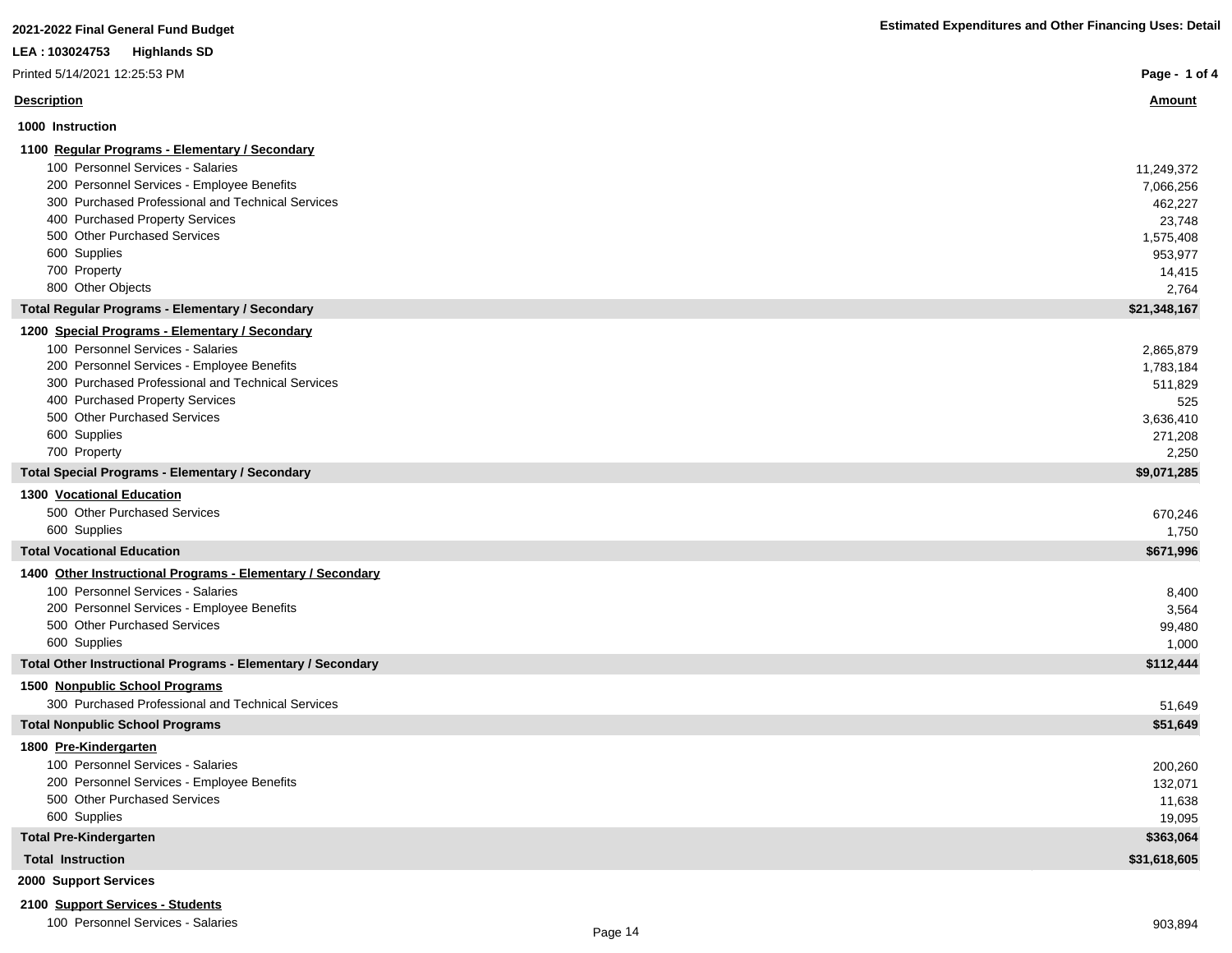| LEA : 103024753<br><b>Highlands SD</b>                                               |                  |
|--------------------------------------------------------------------------------------|------------------|
| Printed 5/14/2021 12:25:53 PM                                                        | Page - 2 of 4    |
| <b>Description</b>                                                                   | <u>Amount</u>    |
| 200 Personnel Services - Employee Benefits                                           | 583,034          |
| 300 Purchased Professional and Technical Services                                    | 54,500           |
| 500 Other Purchased Services                                                         | 1,279            |
| 600 Supplies                                                                         | 30,208           |
| 700 Property                                                                         | 2,500            |
| 800 Other Objects                                                                    | 2,285            |
| <b>Total Support Services - Students</b>                                             | \$1,577,700      |
| 2200 Support Services - Instructional Staff                                          |                  |
| 100 Personnel Services - Salaries                                                    | 339,353          |
| 200 Personnel Services - Employee Benefits                                           | 210,537          |
| 300 Purchased Professional and Technical Services                                    | 107,556          |
| 500 Other Purchased Services                                                         | 3,125            |
| 600 Supplies                                                                         | 10,379           |
| 800 Other Objects                                                                    | 169              |
| <b>Total Support Services - Instructional Staff</b>                                  | \$671,119        |
| 2300 Support Services - Administration                                               |                  |
| 100 Personnel Services - Salaries                                                    | 1,368,035        |
| 200 Personnel Services - Employee Benefits                                           | 750,576          |
| 300 Purchased Professional and Technical Services<br>400 Purchased Property Services | 248.784          |
| 500 Other Purchased Services                                                         | 64,813           |
| 600 Supplies                                                                         | 163,594          |
| 700 Property                                                                         | 99,385           |
| 800 Other Objects                                                                    | 11,000<br>22,512 |
| <b>Total Support Services - Administration</b>                                       | \$2,728,699      |
| 2400 Support Services - Pupil Health                                                 |                  |
| 100 Personnel Services - Salaries                                                    | 285,335          |
| 200 Personnel Services - Employee Benefits                                           | 209,559          |
| 300 Purchased Professional and Technical Services                                    | 16,026           |
| 400 Purchased Property Services                                                      | 240              |
| 500 Other Purchased Services                                                         | 1,200            |
| 600 Supplies                                                                         | 8,937            |
| 800 Other Objects                                                                    | 390              |
| <b>Total Support Services - Pupil Health</b>                                         | \$521,687        |
| 2500 Support Services - Business                                                     |                  |
| 100 Personnel Services - Salaries                                                    | 342,167          |
| 200 Personnel Services - Employee Benefits                                           | 213,733          |
| 300 Purchased Professional and Technical Services                                    | 106,193          |
| 400 Purchased Property Services                                                      | 25,036           |
| 500 Other Purchased Services                                                         | 10,700           |
| 600 Supplies                                                                         | 60,694           |
| 700 Property                                                                         | 2,500            |
| 800 Other Objects                                                                    | 1,100            |
| <b>Total Support Services - Business</b>                                             | \$762,123        |

**2600 Operation and Maintenance of Plant Services**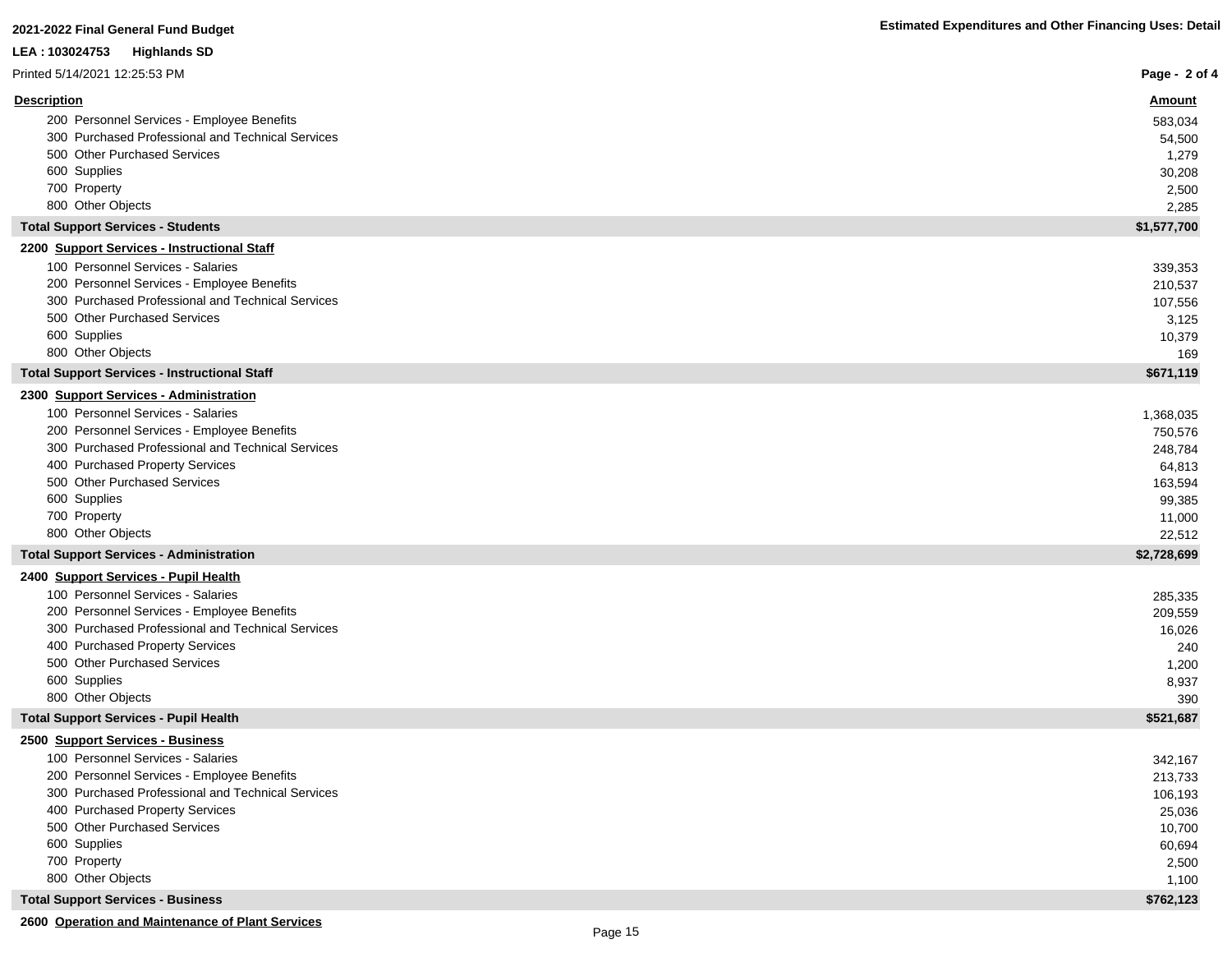| LEA: 103024753<br><b>Highlands SD</b>                                                |                     |
|--------------------------------------------------------------------------------------|---------------------|
| Printed 5/14/2021 12:25:53 PM                                                        | Page - 3 of 4       |
| <b>Description</b>                                                                   | <b>Amount</b>       |
| 100 Personnel Services - Salaries                                                    | 1,681,177           |
| 200 Personnel Services - Employee Benefits                                           | 1,031,190           |
| 300 Purchased Professional and Technical Services                                    | 346,750             |
| 400 Purchased Property Services                                                      | 309,569             |
| 500 Other Purchased Services                                                         | 158,400             |
| 600 Supplies                                                                         | 890,283             |
| 700 Property                                                                         | 30,000              |
| <b>Total Operation and Maintenance of Plant Services</b>                             | \$4,447,369         |
| 2700 Student Transportation Services                                                 |                     |
| 100 Personnel Services - Salaries<br>200 Personnel Services - Employee Benefits      | 54,095              |
| 500 Other Purchased Services                                                         | 38,487<br>2,794,255 |
| 600 Supplies                                                                         | 4,560               |
| 700 Property                                                                         | 3,213               |
| <b>Total Student Transportation Services</b>                                         | \$2,894,610         |
| 2800 Support Services - Central                                                      |                     |
| 100 Personnel Services - Salaries                                                    | 295,694             |
| 200 Personnel Services - Employee Benefits                                           | 175,005             |
| 300 Purchased Professional and Technical Services                                    | 72,885              |
| 400 Purchased Property Services                                                      | 107,199             |
| 500 Other Purchased Services                                                         | 47,046              |
| 600 Supplies                                                                         | 609,780             |
| <b>Total Support Services - Central</b>                                              | \$1,307,609         |
| 2900 Other Support Services                                                          |                     |
| 500 Other Purchased Services                                                         | 23,000              |
| <b>Total Other Support Services</b>                                                  | \$23,000            |
| <b>Total Support Services</b>                                                        | \$14,933,916        |
| 3000 Operation of Non-Instructional Services                                         |                     |
| 3200 Student Activities                                                              |                     |
| 100 Personnel Services - Salaries                                                    | 370,839             |
| 200 Personnel Services - Employee Benefits                                           | 58,615              |
| 300 Purchased Professional and Technical Services<br>400 Purchased Property Services | 106,925             |
| 500 Other Purchased Services                                                         | 55,600<br>108,285   |
| 600 Supplies                                                                         | 49,498              |
| 800 Other Objects                                                                    | 9,550               |
| <b>Total Student Activities</b>                                                      | \$759,312           |
| 3300 Community Services                                                              |                     |
| 300 Purchased Professional and Technical Services                                    | 30,167              |
| 600 Supplies                                                                         | 15,788              |
| 800 Other Objects                                                                    | 6,120               |
| <b>Total Community Services</b>                                                      | \$52,075            |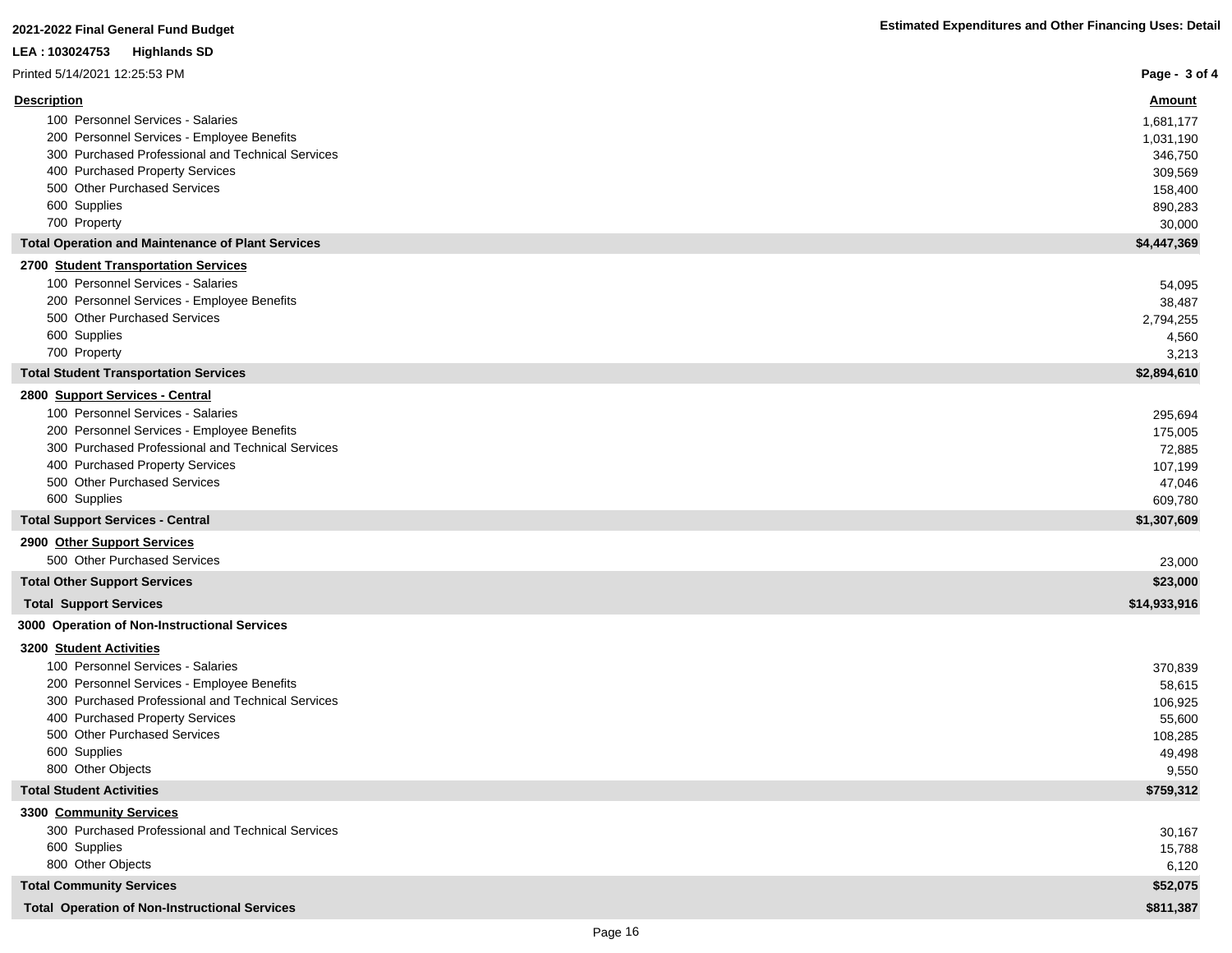| 2021-2022 Final General Fund Budget                                        | <b>Estimated Expenditures and Other Financing Uses: Detail</b> |
|----------------------------------------------------------------------------|----------------------------------------------------------------|
| LEA : 103024753<br><b>Highlands SD</b>                                     |                                                                |
| Printed 5/14/2021 12:25:53 PM                                              | Page - 4 of 4                                                  |
| <b>Description</b>                                                         | Amount                                                         |
| 4000 Facilities Acquisition, Construction and Improvement Services         |                                                                |
| 4000 Facilities Acquisition, Construction and Improvement Services         |                                                                |
| 300 Purchased Professional and Technical Services                          | 18,000                                                         |
| Total Facilities Acquisition, Construction and Improvement Services        | \$18,000                                                       |
| <b>Total Facilities Acquisition, Construction and Improvement Services</b> | \$18,000                                                       |
| 5000 Other Expenditures and Financing Uses                                 |                                                                |
| 5100 Debt Service / Other Expenditures and Financing Uses                  |                                                                |
| 800 Other Objects                                                          | 746.219                                                        |
| 900 Other Uses of Funds                                                    | 2,265,000                                                      |
| <b>Total Debt Service / Other Expenditures and Financing Uses</b>          | \$3,011,219                                                    |
| 5200 Interfund Transfers - Out                                             |                                                                |
| 900 Other Uses of Funds                                                    | 152,375                                                        |
| <b>Total Interfund Transfers - Out</b>                                     | \$152,375                                                      |
| 5900 Budgetary Reserve                                                     |                                                                |
| 800 Other Objects                                                          | 106,733                                                        |
| <b>Total Budgetary Reserve</b>                                             | \$106,733                                                      |
| <b>Total Other Expenditures and Financing Uses</b>                         | \$3,270,327                                                    |
| <b>TOTAL EXPENDITURES</b>                                                  | \$50,652,235                                                   |
|                                                                            |                                                                |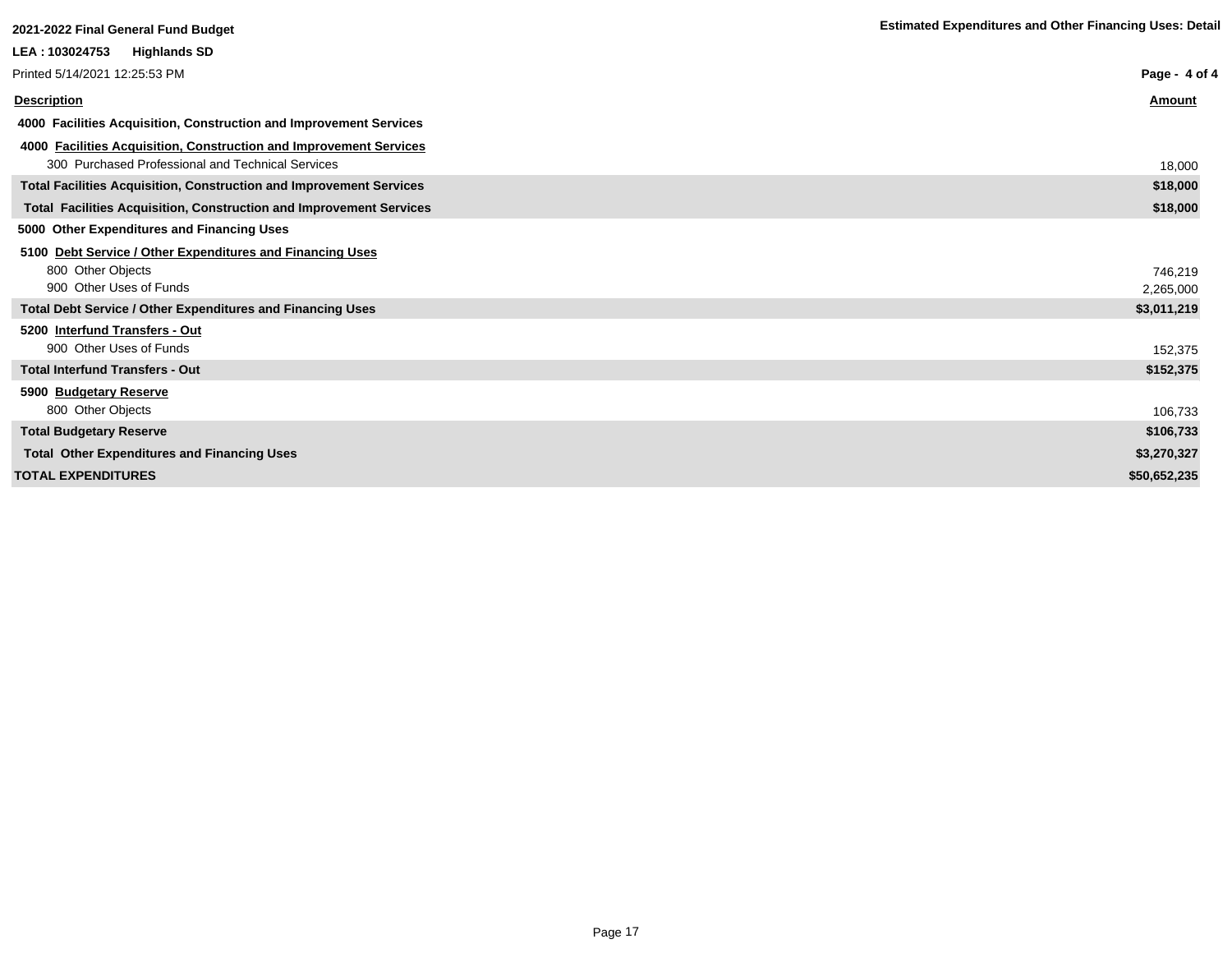| <b>Schedule Of Cash And Investments (CAIN)</b><br>$\mathbf{A}$ and $\mathbf{A}$ and $\mathbf{A}$ and $\mathbf{A}$ and $\mathbf{A}$ and $\mathbf{A}$ and $\mathbf{A}$ and $\mathbf{A}$ and $\mathbf{A}$ and $\mathbf{A}$ and $\mathbf{A}$ and $\mathbf{A}$ and $\mathbf{A}$ and $\mathbf{A}$ and $\mathbf{A}$ and $\mathbf{A}$ and $\mathbf{A}$ and |
|----------------------------------------------------------------------------------------------------------------------------------------------------------------------------------------------------------------------------------------------------------------------------------------------------------------------------------------------------|
|                                                                                                                                                                                                                                                                                                                                                    |

| LEA: 103024753<br><b>Highlands SD</b>                        |                     |                       |
|--------------------------------------------------------------|---------------------|-----------------------|
| Printed 5/14/2021 12:25:56 PM                                |                     | Page - 1 of 2         |
| <b>Cash and Short-Term Investments</b>                       | 06/30/2021 Estimate | 06/30/2022 Projection |
| General Fund                                                 | 12,670,000          | 9,670,000             |
| Public Purpose (Expendable) Trust Fund                       |                     |                       |
| Other Comptroller-Approved Special Revenue Funds             |                     |                       |
| Athletic / School-Sponsored Extra Curricular Activities Fund |                     |                       |
| Capital Reserve Fund - § 690, §1850                          |                     |                       |
| Capital Reserve Fund - § 1431                                |                     |                       |
| Other Capital Projects Fund                                  |                     |                       |
| Debt Service Fund                                            |                     |                       |
| Food Service / Cafeteria Operations Fund                     |                     |                       |
| <b>Child Care Operations Fund</b>                            |                     |                       |
| Other Enterprise Funds                                       |                     |                       |
| Internal Service Fund                                        |                     |                       |
| Private Purpose Trust Fund                                   |                     |                       |
| <b>Investment Trust Fund</b>                                 |                     |                       |
| Pension Trust Fund                                           |                     |                       |
| <b>Activity Fund</b>                                         |                     |                       |

**Total Cash and Short-Term Investments \$12,670,000 \$9,670,000 Long-Term Investments 06/30/2021 Estimate 06/30/2022 Projection** General Fund Public Purpose (Expendable) Trust Fund

Other Comptroller-Approved Special Revenue Funds Athletic / School-Sponsored Extra Curricular Activities Fund Capital Reserve Fund - § 690, §1850 Capital Reserve Fund - § 1431 Other Capital Projects Fund Debt Service Fund Food Service / Cafeteria Operations Fund Child Care Operations Fund Other Enterprise Funds Internal Service Fund Private Purpose Trust Fund Investment Trust Fund Pension Trust Fund Activity Fund Other Agency Fund

Other Agency Fund Permanent Fund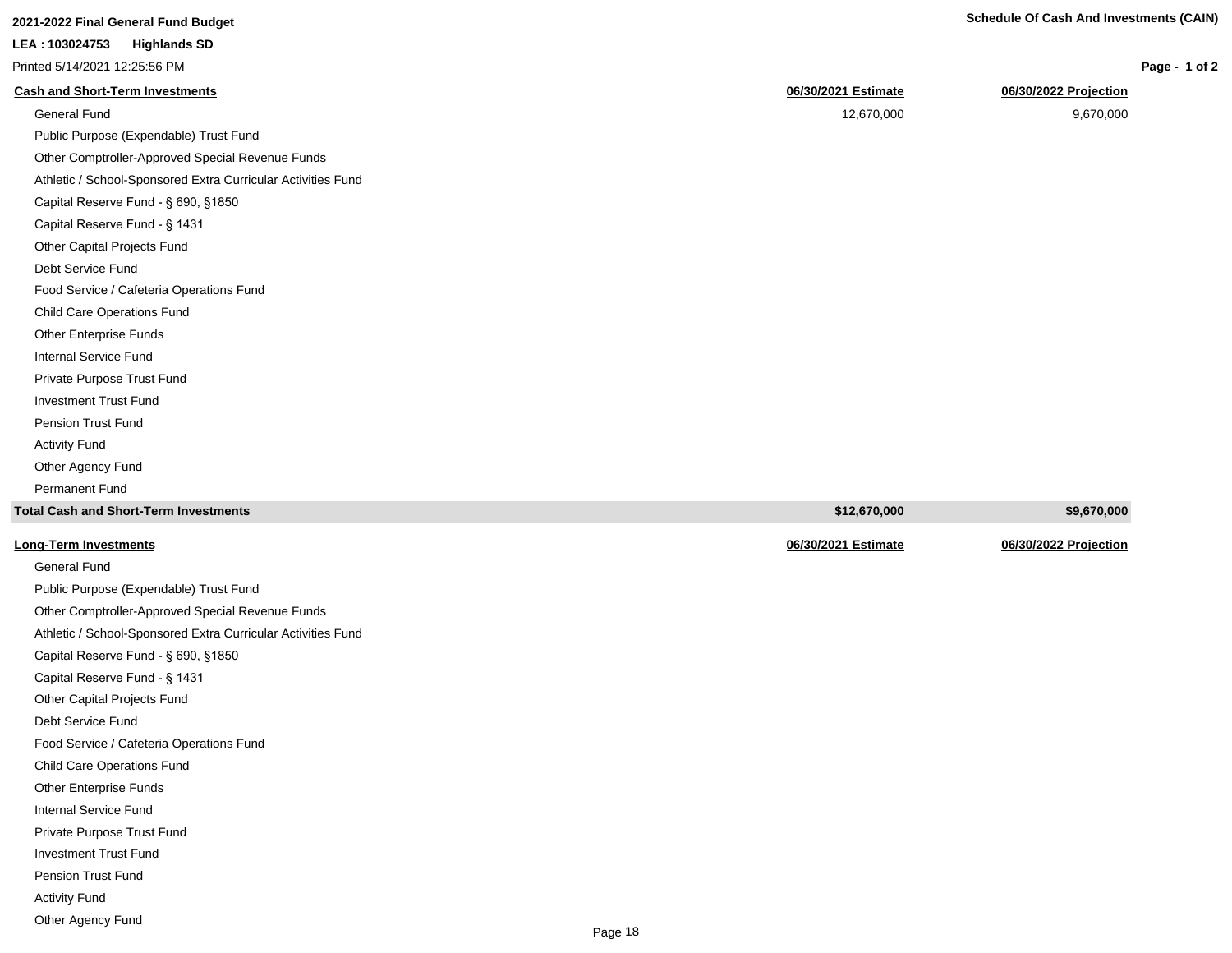| 2021-2022 Final General Fund Budget    |                     | <b>Schedule Of Cash And Investments (CAIN)</b> |                 |
|----------------------------------------|---------------------|------------------------------------------------|-----------------|
| <b>Highlands SD</b><br>LEA : 103024753 |                     |                                                |                 |
| Printed 5/14/2021 12:25:56 PM          |                     |                                                | Page - $2$ of 2 |
| <b>Long-Term Investments</b>           | 06/30/2021 Estimate | 06/30/2022 Projection                          |                 |
| <b>Permanent Fund</b>                  |                     |                                                |                 |
| <b>Total Long-Term Investments</b>     |                     |                                                |                 |
| <b>TOTAL CASH AND INVESTMENTS</b>      | \$12,670,000        | \$9,670,000                                    |                 |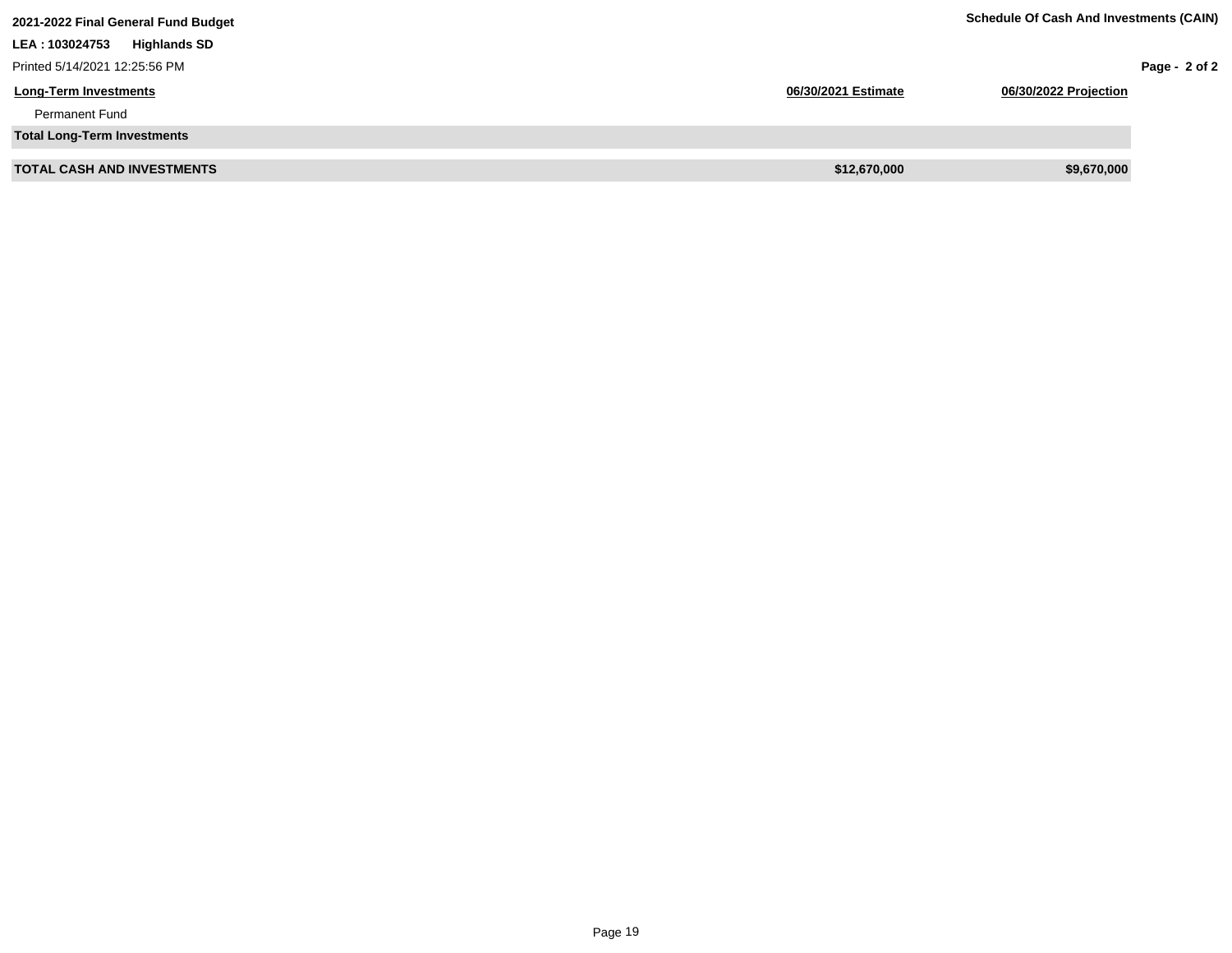## **2021-2022 Final General Fund Budget LEA : 103024753 Highlands SD**

Printed 5/14/2021 12:25:58 PM

| Page - 1 of 6 |  |  |  |
|---------------|--|--|--|
|---------------|--|--|--|

| Long-Term Indebtedness                                             | 06/30/2021 Estimate | 06/30/2022 Projection |
|--------------------------------------------------------------------|---------------------|-----------------------|
| <b>General Fund</b>                                                |                     |                       |
| 0510 Bonds Payable                                                 | 18,540,000          | 16,275,000            |
| 0520 Extended-Term Financing Agreements Payable                    |                     |                       |
| 0530 Lease-Purchase Obligations                                    |                     |                       |
| 0540 Accumulated Compensated Absences                              | 10,437,085          | 10,500,000            |
| 0550 Authority Lease Obligations                                   |                     |                       |
| 0560 Other Post-Employment Benefits (OPEB)                         | 6,557,461           | 6,750,000             |
| 0599 Other Noncurrent Liabilities                                  |                     |                       |
| <b>Total General Fund</b>                                          | \$35,534,546        | \$33,525,000          |
| <b>Public Purpose (Expendable) Trust Fund</b>                      |                     |                       |
| 0510 Bonds Payable                                                 |                     |                       |
| 0520 Extended-Term Financing Agreements Payable                    |                     |                       |
| 0530 Lease-Purchase Obligations                                    |                     |                       |
| 0540 Accumulated Compensated Absences                              |                     |                       |
| 0550 Authority Lease Obligations                                   |                     |                       |
| 0560 Other Post-Employment Benefits (OPEB)                         |                     |                       |
| 0599 Other Noncurrent Liabilities                                  |                     |                       |
| Total Public Purpose (Expendable) Trust Fund                       |                     |                       |
| <b>Other Comptroller-Approved Special Revenue Funds</b>            |                     |                       |
| 0510 Bonds Payable                                                 |                     |                       |
| 0520 Extended-Term Financing Agreements Payable                    |                     |                       |
| 0530 Lease-Purchase Obligations                                    |                     |                       |
| 0540 Accumulated Compensated Absences                              |                     |                       |
| 0550 Authority Lease Obligations                                   |                     |                       |
| 0560 Other Post-Employment Benefits (OPEB)                         |                     |                       |
| 0599 Other Noncurrent Liabilities                                  |                     |                       |
| Total Other Comptroller-Approved Special Revenue Funds             |                     |                       |
| Athletic / School-Sponsored Extra Curricular Activities Fund       |                     |                       |
| 0510 Bonds Payable                                                 |                     |                       |
| 0520 Extended-Term Financing Agreements Payable                    |                     |                       |
| 0530 Lease-Purchase Obligations                                    |                     |                       |
| 0540 Accumulated Compensated Absences                              |                     |                       |
| 0550 Authority Lease Obligations                                   |                     |                       |
| 0560 Other Post-Employment Benefits (OPEB)                         |                     |                       |
| 0599 Other Noncurrent Liabilities                                  |                     |                       |
| Total Athletic / School-Sponsored Extra Curricular Activities Fund |                     |                       |
| Capital Reserve Fund - § 690, §1850                                |                     |                       |
| 0510 Bonds Payable                                                 |                     |                       |

0520 Extended-Term Financing Agreements Payable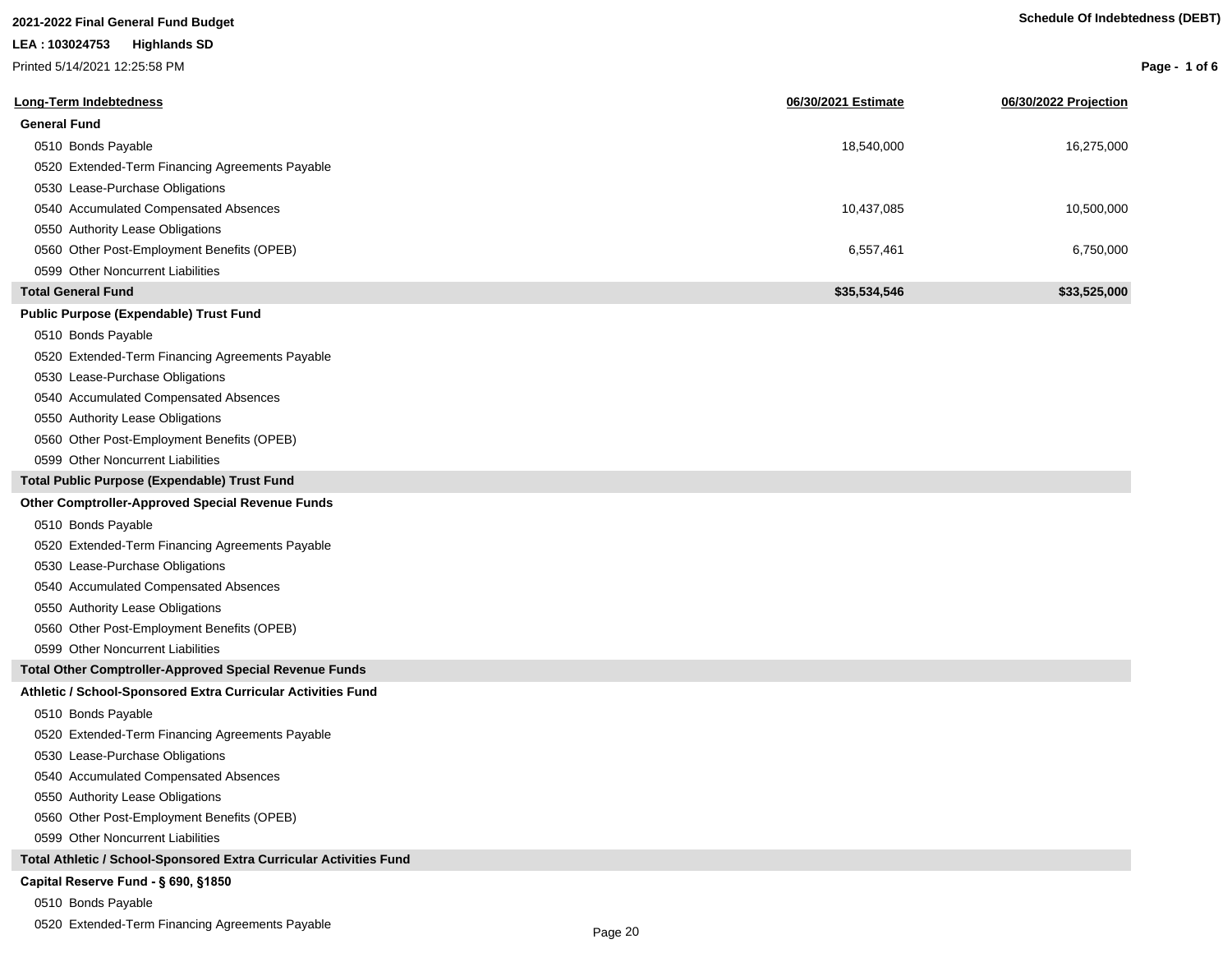Printed 5/14/2021 12:25:58 PM

### **Long-Term Indebtedness 06/30/2021 Estimate 06/30/2022 Projection**

0530 Lease-Purchase Obligations

0540 Accumulated Compensated Absences

0550 Authority Lease Obligations

0560 Other Post-Employment Benefits (OPEB)

0599 Other Noncurrent Liabilities

### **Total Capital Reserve Fund - § 690, §1850**

### Capital Reserve Fund - § 1431

0510 Bonds Payable

0520 Extended-Term Financing Agreements Payable

0530 Lease-Purchase Obligations

0540 Accumulated Compensated Absences

### 0550 Authority Lease Obligations

0560 Other Post-Employment Benefits (OPEB)

0599 Other Noncurrent Liabilities

### **Total Capital Reserve Fund - § 1431**

### **Other Capital Projects Fund**

0510 Bonds Payable

0520 Extended-Term Financing Agreements Payable

0530 Lease-Purchase Obligations

0540 Accumulated Compensated Absences

0550 Authority Lease Obligations

0560 Other Post-Employment Benefits (OPEB)

0599 Other Noncurrent Liabilities

### **Total Other Capital Projects Fund**

### **Debt Service Fund**

0510 Bonds Payable

0520 Extended-Term Financing Agreements Payable

0530 Lease-Purchase Obligations

0540 Accumulated Compensated Absences

0550 Authority Lease Obligations

0560 Other Post-Employment Benefits (OPEB)

0599 Other Noncurrent Liabilities

### **Total Debt Service Fund**

### **Food Service / Cafeteria Operations Fund**

0510 Bonds Payable

0520 Extended-Term Financing Agreements Payable

0530 Lease-Purchase Obligations

0540 Accumulated Compensated Absences

0550 Authority Lease Obligations

**Page - 2 of 6**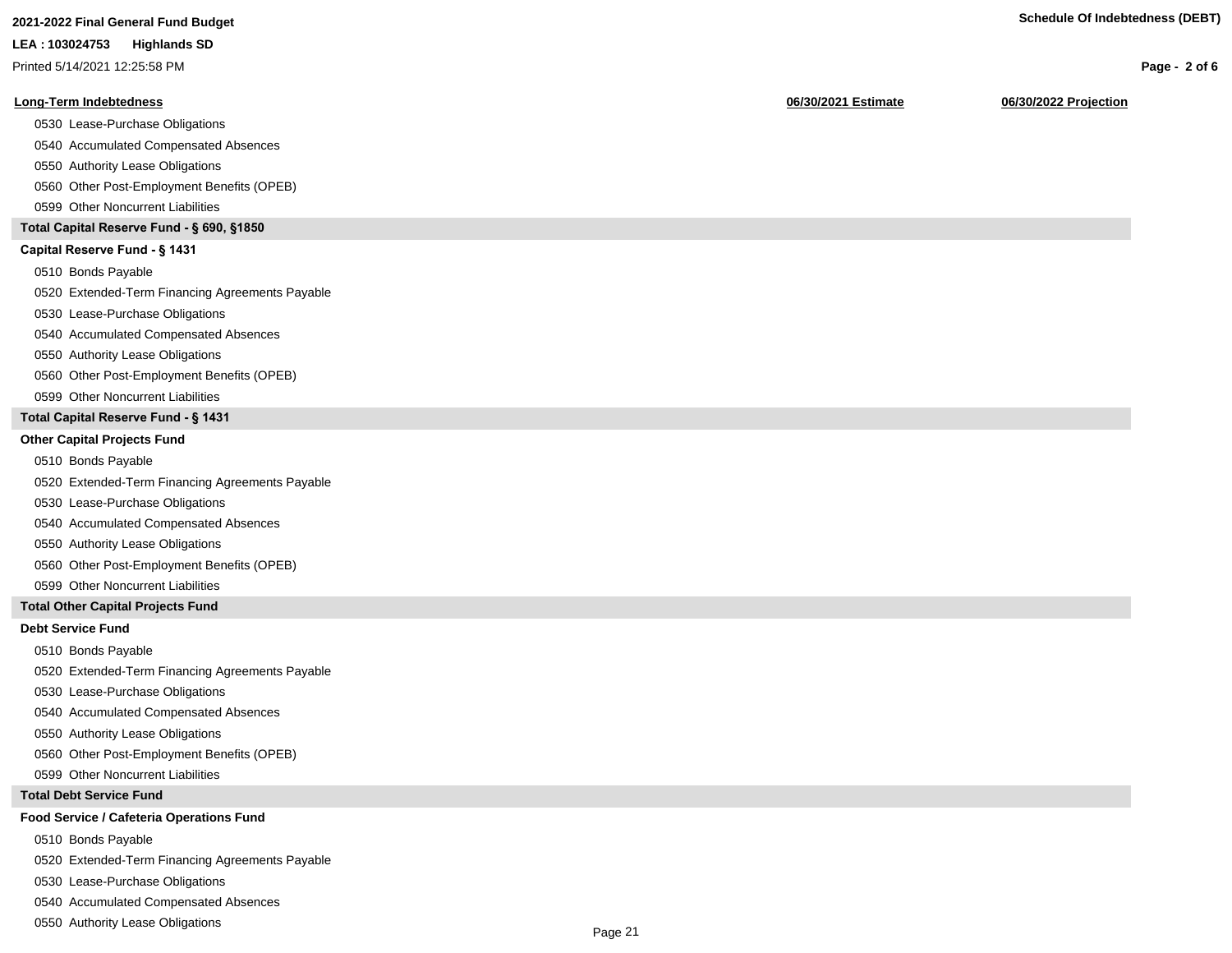**Page - 3 of 6**

### **LEA : 103024753 Highlands SD**

Printed 5/14/2021 12:25:58 PM

### **Long-Term Indebtedness 06/30/2021 Estimate 06/30/2022 Projection**

0560 Other Post-Employment Benefits (OPEB)

0599 Other Noncurrent Liabilities

### **Total Food Service / Cafeteria Operations Fund**

### **Child Care Operations Fund**

0510 Bonds Payable

0520 Extended-Term Financing Agreements Payable

- 0530 Lease-Purchase Obligations
- 0540 Accumulated Compensated Absences
- 0550 Authority Lease Obligations
- 0560 Other Post-Employment Benefits (OPEB)
- 0599 Other Noncurrent Liabilities

### **Total Child Care Operations Fund**

### **Other Enterprise Funds**

- 0510 Bonds Payable
- 0520 Extended-Term Financing Agreements Payable
- 0530 Lease-Purchase Obligations
- 0540 Accumulated Compensated Absences
- 0550 Authority Lease Obligations
- 0560 Other Post-Employment Benefits (OPEB)
- 0599 Other Noncurrent Liabilities

### **Total Other Enterprise Funds**

### **Internal Service Fund**

- 0510 Bonds Payable
- 0520 Extended-Term Financing Agreements Payable
- 0530 Lease-Purchase Obligations
- 0540 Accumulated Compensated Absences
- 0550 Authority Lease Obligations
- 0560 Other Post-Employment Benefits (OPEB)
- 0599 Other Noncurrent Liabilities

### **Total Internal Service Fund**

### **Private Purpose Trust Fund**

- 0510 Bonds Payable
- 0520 Extended-Term Financing Agreements Payable
- 0530 Lease-Purchase Obligations
- 0540 Accumulated Compensated Absences
- 0550 Authority Lease Obligations
- 0560 Other Post-Employment Benefits (OPEB)
- 0599 Other Noncurrent Liabilities
- **Total Private Purpose Trust Fund**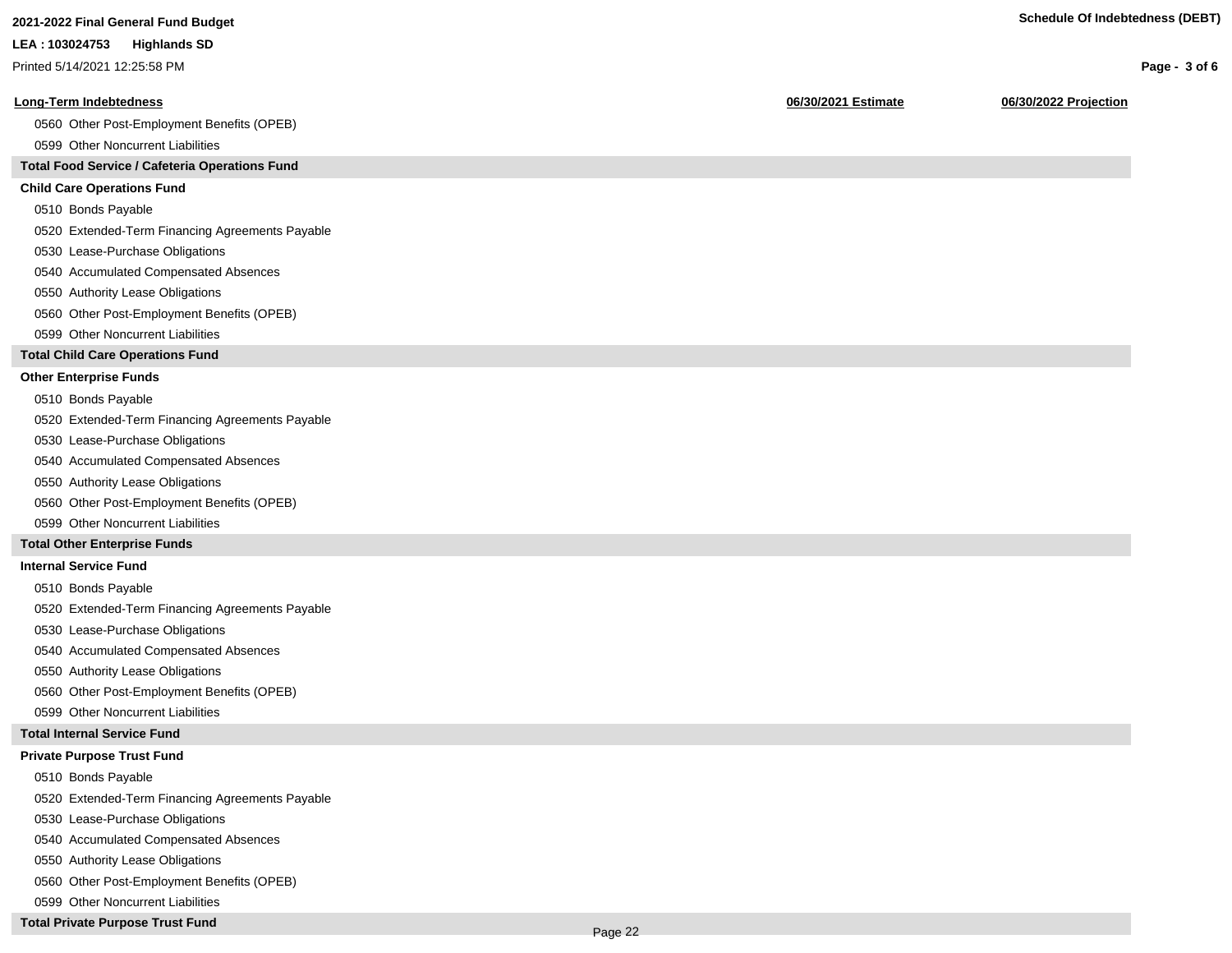## **2021-2022 Final General Fund Budget Schedule Of Indebtedness (DEBT)**

### **LEA : 103024753 Highlands SD**

Printed 5/14/2021 12:25:58 PM

### **Long-Term Indebtedness 06/30/2021 Estimate 06/30/2022 Projection**

### **Investment Trust Fund**

0510 Bonds Payable

- 0520 Extended-Term Financing Agreements Payable
- 0530 Lease-Purchase Obligations
- 0540 Accumulated Compensated Absences
- 0550 Authority Lease Obligations
- 0560 Other Post-Employment Benefits (OPEB)
- 0599 Other Noncurrent Liabilities

### **Total Investment Trust Fund**

### **Pension Trust Fund**

0510 Bonds Payable

0520 Extended-Term Financing Agreements Payable

- 0530 Lease-Purchase Obligations
- 0540 Accumulated Compensated Absences
- 0550 Authority Lease Obligations
- 0560 Other Post-Employment Benefits (OPEB)
- 0599 Other Noncurrent Liabilities

### **Total Pension Trust Fund**

### **Activity Fund**

- 0510 Bonds Payable
- 0520 Extended-Term Financing Agreements Payable
- 0530 Lease-Purchase Obligations
- 0540 Accumulated Compensated Absences
- 0550 Authority Lease Obligations
- 0560 Other Post-Employment Benefits (OPEB)
- 0599 Other Noncurrent Liabilities

### **Total Activity Fund**

### **Other Agency Fund**

- 0510 Bonds Payable
- 0520 Extended-Term Financing Agreements Payable
- 0530 Lease-Purchase Obligations
- 0540 Accumulated Compensated Absences
- 0550 Authority Lease Obligations
- 0560 Other Post-Employment Benefits (OPEB)
- 0599 Other Noncurrent Liabilities

### **Total Other Agency Fund**

### **Permanent Fund**

- 0510 Bonds Payable
- 0520 Extended-Term Financing Agreements Payable

**Page - 4 of 6**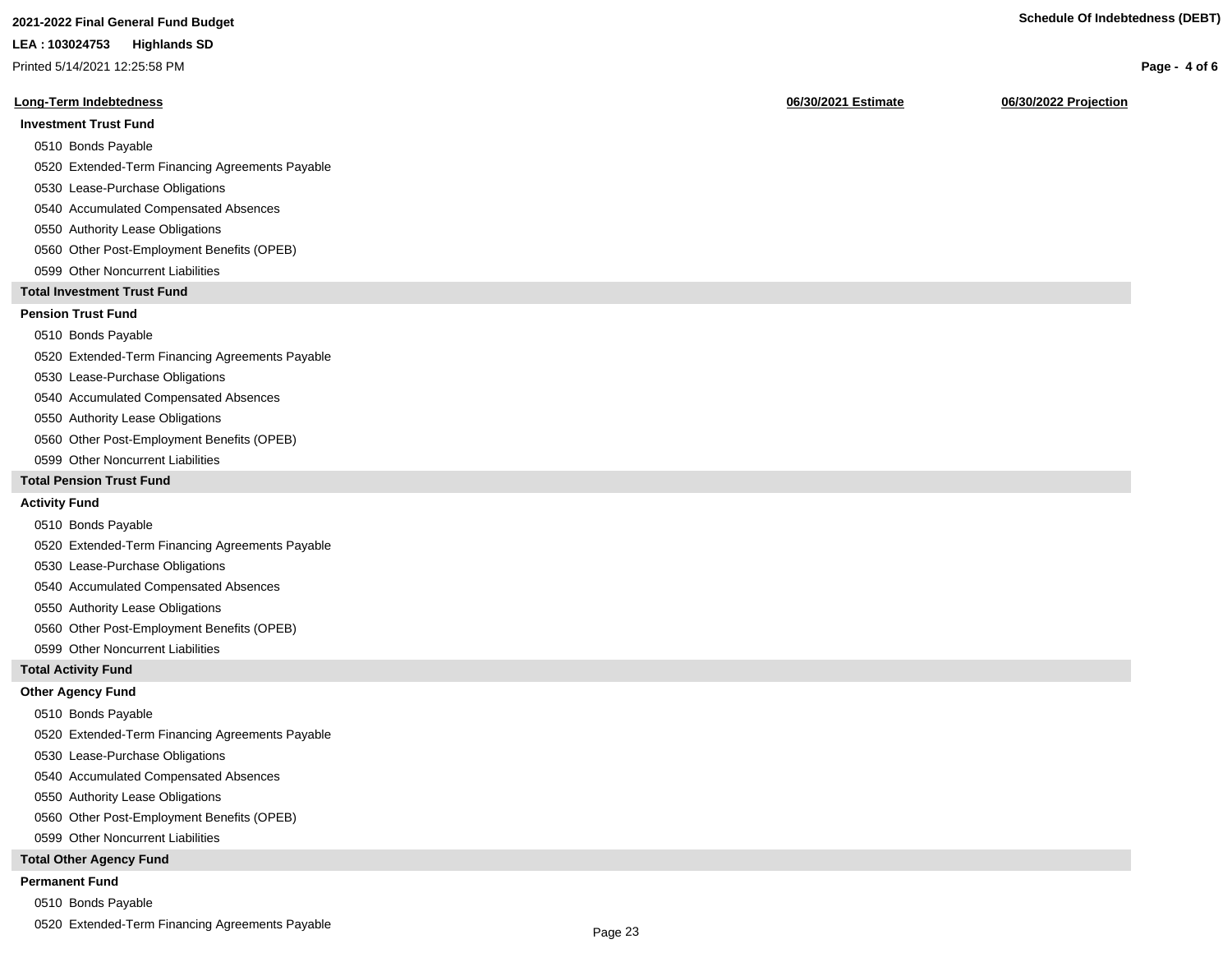| 2021-2022 Final General Fund Budget        |                     | Scriedule Of Indeptedness (DEDT) |
|--------------------------------------------|---------------------|----------------------------------|
| LEA: 103024753<br><b>Highlands SD</b>      |                     |                                  |
| Printed 5/14/2021 12:25:58 PM              |                     | Page - $5$ of 6                  |
| <b>Long-Term Indebtedness</b>              | 06/30/2021 Estimate | 06/30/2022 Projection            |
| 0530 Lease-Purchase Obligations            |                     |                                  |
| 0540 Accumulated Compensated Absences      |                     |                                  |
| 0550 Authority Lease Obligations           |                     |                                  |
| 0560 Other Post-Employment Benefits (OPEB) |                     |                                  |
| 0599 Other Noncurrent Liabilities          |                     |                                  |
| <b>Total Permanent Fund</b>                |                     |                                  |
| <b>Total Long-Term Indebtedness</b>        | \$35,534,546        | \$33,525,000                     |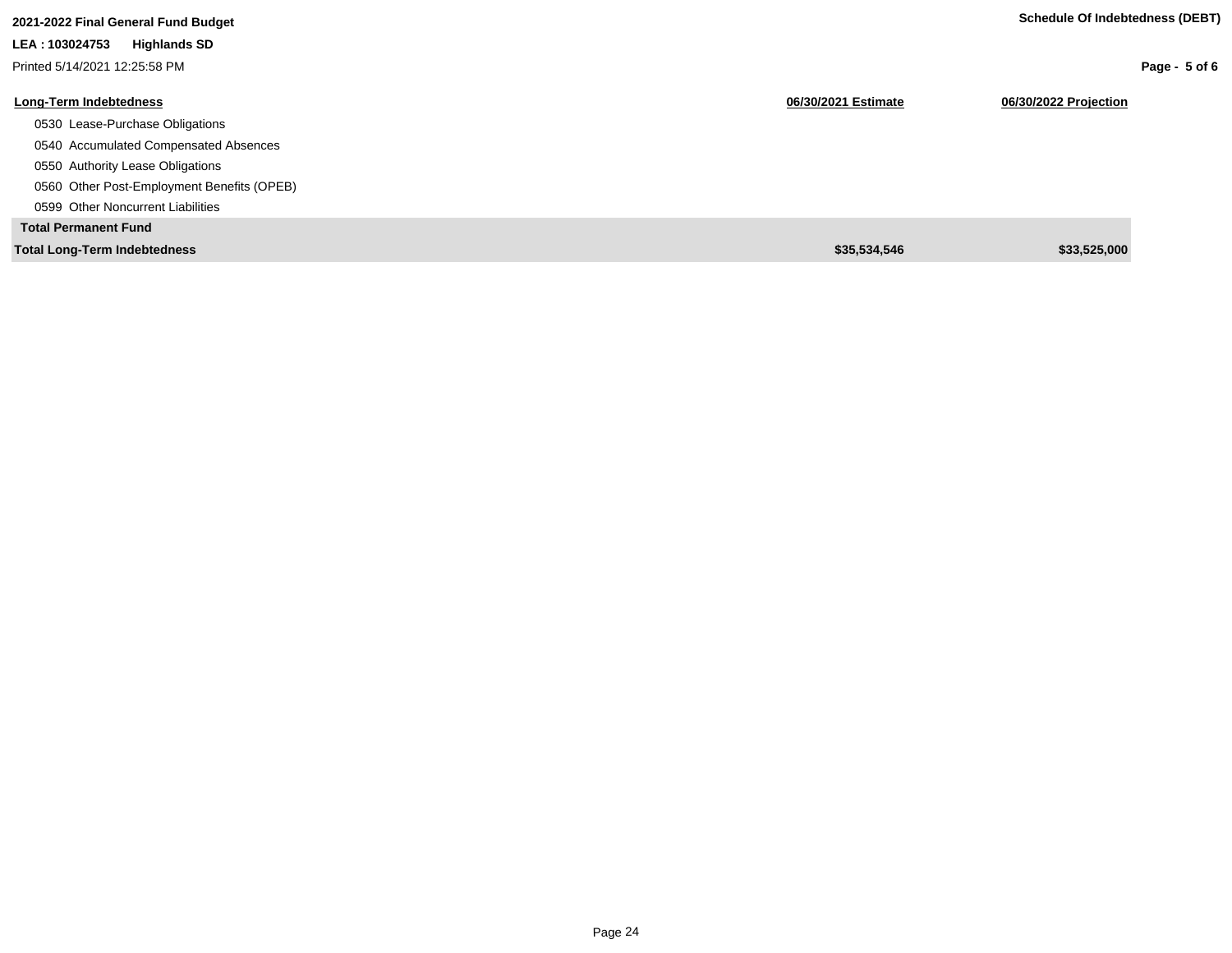Printed 5/14/2021 12:25:58 PM

| Page - 6 of 6 |  |  |  |  |
|---------------|--|--|--|--|
|---------------|--|--|--|--|

| <b>Short-Term Payables</b>                                   | 06/30/2021 Estimate | 06/30/2022 Projection |
|--------------------------------------------------------------|---------------------|-----------------------|
| <b>General Fund</b>                                          | 7,000,000           | 7,100,000             |
| Public Purpose (Expendable) Trust Fund                       |                     |                       |
| Other Comptroller-Approved Special Revenue Funds             |                     |                       |
| Athletic / School-Sponsored Extra Curricular Activities Fund |                     |                       |
| Capital Reserve Fund - § 690, §1850                          |                     |                       |
| Capital Reserve Fund - § 1431                                |                     |                       |
| Other Capital Projects Fund                                  |                     |                       |
| Debt Service Fund                                            |                     |                       |
| Food Service / Cafeteria Operations Fund                     |                     |                       |
| <b>Child Care Operations Fund</b>                            |                     |                       |
| <b>Other Enterprise Funds</b>                                |                     |                       |
| <b>Internal Service Fund</b>                                 |                     |                       |
| Private Purpose Trust Fund                                   |                     |                       |
| <b>Investment Trust Fund</b>                                 |                     |                       |
| Pension Trust Fund                                           |                     |                       |
| <b>Activity Fund</b>                                         |                     |                       |
| Other Agency Fund                                            |                     |                       |
| Permanent Fund                                               |                     |                       |
| <b>Total Short-Term Payables</b>                             | \$7,000,000         | \$7,100,000           |
| <b>TOTAL INDEBTEDNESS</b>                                    | \$42,534,546        | \$40,625,000          |